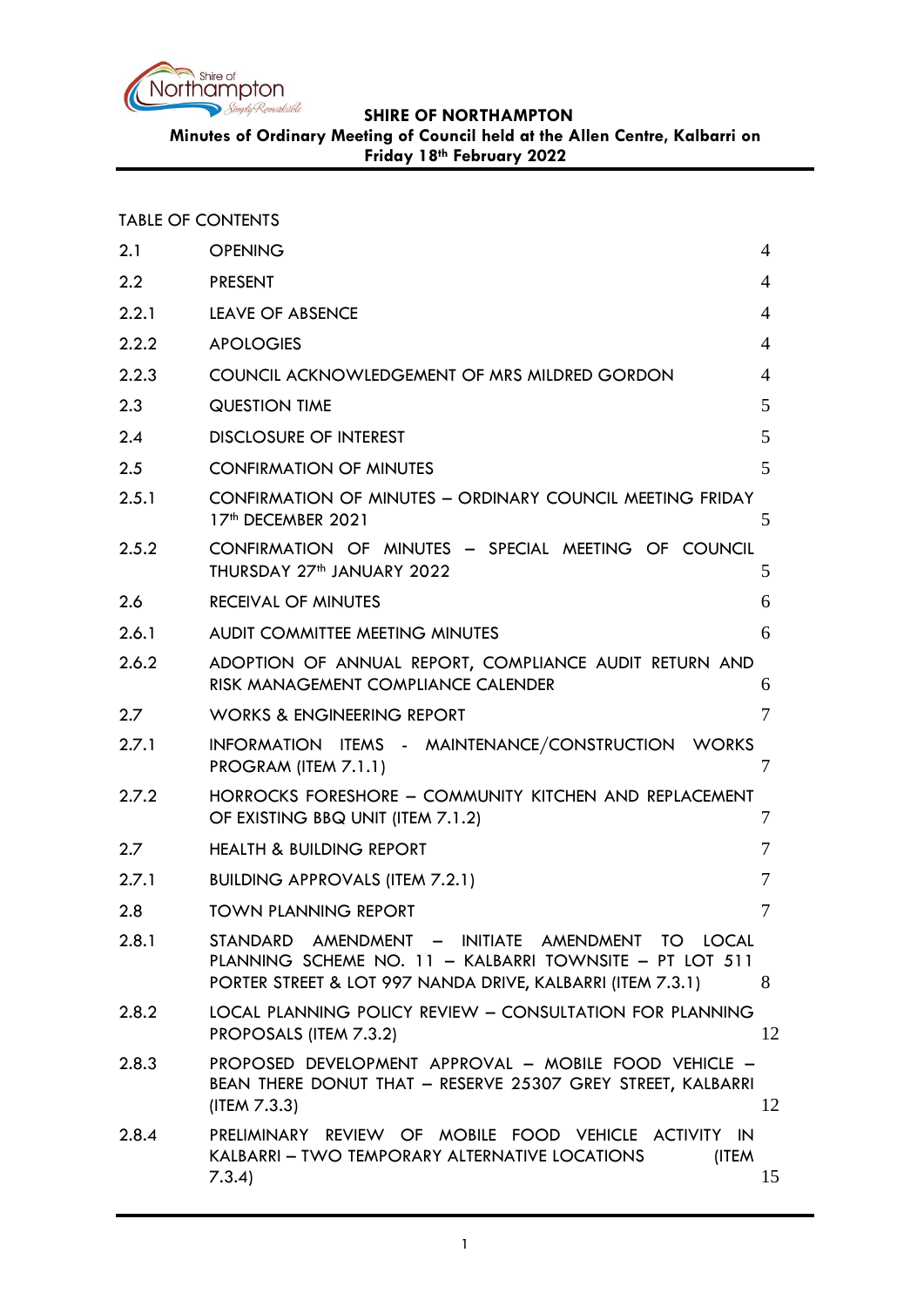

|         | Simply Remarkable<br><b>SHIRE OF NORTHAMPTON</b>                                                          |             |
|---------|-----------------------------------------------------------------------------------------------------------|-------------|
|         | Minutes of Ordinary Meeting of Council held at the Allen Centre, Kalbarri on<br>Friday 18th February 2022 |             |
| 2.8.5   | PROPOSED OUTBUILDING - LOT 111 (NO.7) LYNTON AVENUE, PORT<br>GREGORY (ITEM 7.3.5)                         | 16          |
| 2.8.2   | SUMMARY OF PLANNING INFORMATION ITEMS (ITEM 7.3.6)                                                        | 18          |
| 2.9     | <b>FINANCE REPORT</b>                                                                                     | 18          |
| 2.9.1   | ACCOUNTS FOR PAYMENT (ITEM 7.4.1)                                                                         | 18          |
| 2.9.2   | MONTHLY FINANCIAL STATEMENTS - DECEMBER 2021 AND JANUARY<br>2022 (ITEMS 7.4.2 AND 7.43)                   | 18          |
| 2.10    | <b>ADMINISTRATION &amp; CORPORATE REPORT</b>                                                              | 19          |
| 2.10.1  | RISING DAMP - NORTHAMPTON COMMUNITY CENTRE (ITEM 7.5.1)                                                   | 19          |
| 2.10.2  | <b>GENERATOR PURCHASE - NORTHAMPTON SHIRE OFFICE</b><br>7.5.2                                             | (ITEM<br>19 |
| 2.10.3  | CCTV COVERAGE - ADMINISTRATION CENTRES (ITEM 7.5.3)                                                       | 19          |
| 2.10.4  | REQUEST FOR INSTALLATION OF SECURITY SYSTEM (ITEM 7.5.4)                                                  | 20          |
| 2.10.5  | VEHICLE ELECTRIC CHARGING STATION LOCATION - KALBARRI (ITEM<br>7.5.5)                                     | 20          |
| 2.10.6  | VEHICLE ELECTRIC CHARGING STATION - NORTHAMPTON<br>7.5.6                                                  | (ITEM<br>20 |
| 2.10.7  | WORKERS ACCOMODATION - NORTHAMPTON (ITEM 7.5.7)                                                           | 20          |
| 2.10.8  | COOLCALALAYA ROAD ALIGNMENT (ITEM 7.5.8)                                                                  | 21          |
| 2.10.9  | TRANSFER OF LEASE - KALBARRI DOCTORS SURGERY (ITEM 7.5.9)                                                 | 21          |
| 2.10.10 | RENEWAL OF NORTHAMPTON DOCTORS SURGERY LEASE<br>7.5.10                                                    | (ITEM<br>21 |
| 2.10.11 | BUSHTRACKERS OWNERS MUSTER (ITEM 7.5.11)                                                                  | 22          |
| 2.10.12 | CHANGE ROOM ALTERATIONS - NORTHAMPTON COMMUNITY<br><b>CENTRE (ITEM 7.5.12)</b>                            | 22          |
| 2.10.13 | AUSTRALIAN FIRE DANGER RATING SYSTEM UPDATE/FIRE WEATHER<br>(ITEM 7.5.13)                                 | 22          |
| 2.10.14 | CR STOCK-STANDEN RESIGNATION (ITEM 7.5.14)                                                                | 23          |
| 2.10.15 | <b>AUDIT COMMITTEE DELEGATES</b>                                                                          | 23          |
| 2.10.15 | 2020/21 ANNUAL ELECTORS MEETING (ITEM 7.5.15)                                                             | 23          |
| 2.10.16 | KALBARRI MULTI PURPOSE FACILITY - EOI CONCEPT PLANS<br>7.5.16                                             | (ITEM<br>23 |
| 2.11    | PRESIDENT'S REPORT                                                                                        | 24          |
| 2.12    | <b>VICE PRESIDENT'S REPORT</b>                                                                            | 24          |
| 2.13    | <b>COUNCILLORS' REPORTS</b>                                                                               | 24          |
| 2.13.1  | <b>CR STEWART</b>                                                                                         | 24          |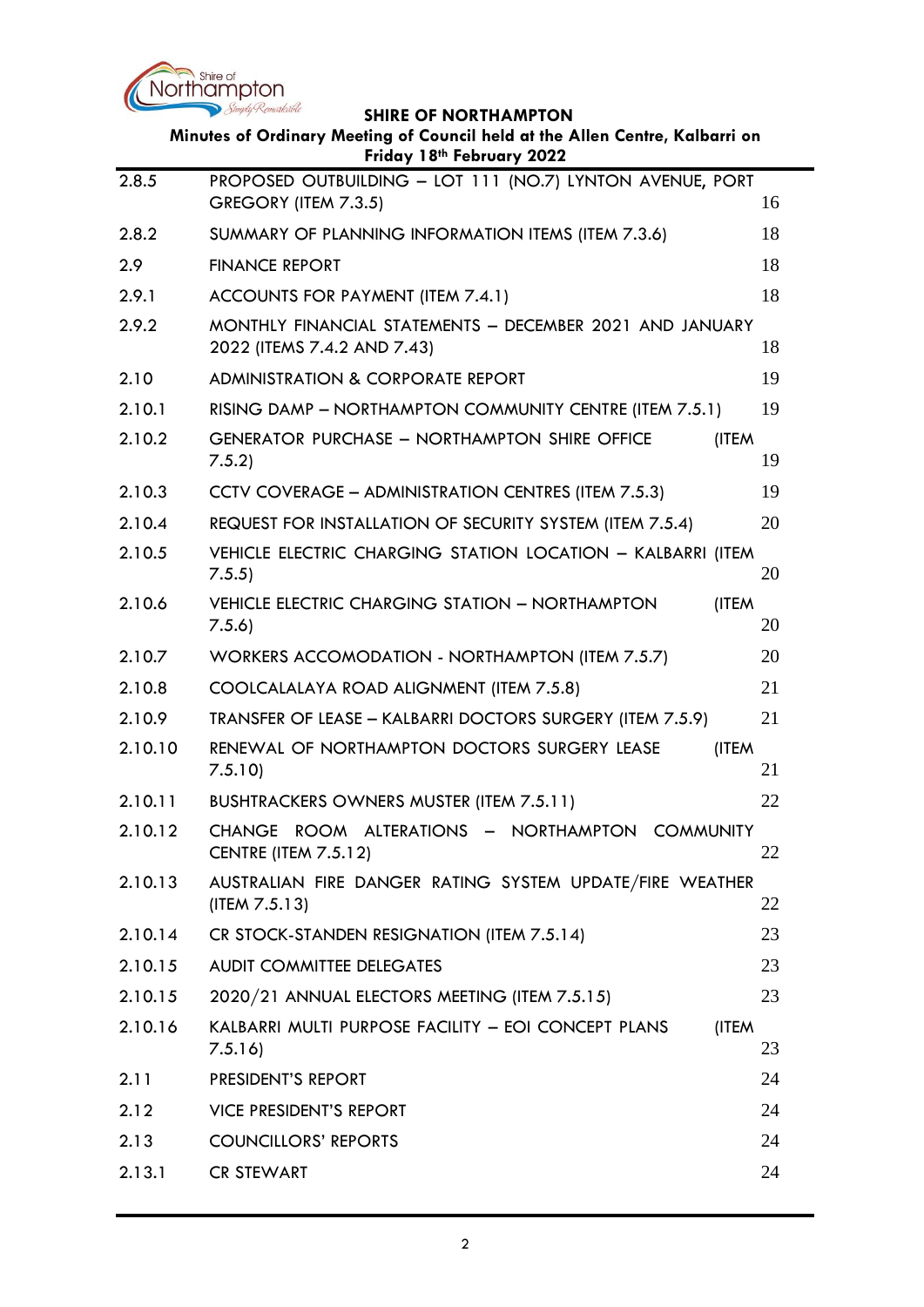

**Minutes of Ordinary Meeting of Council held at the Allen Centre, Kalbarri on Friday 18th February 2022**

| 2.13.2 | <b>CR GIBB</b>                                | 25 |
|--------|-----------------------------------------------|----|
| 2.13.3 | <b>CR PIKE</b>                                | 25 |
| 2.13.4 | <b>CR HAY</b>                                 | 25 |
| 2.13.5 | <b>CR BURGES</b>                              | 25 |
| 2.14   | NEW ITEMS OF BUSINESS                         | 26 |
| 2.14.1 | <b>BANNER POLES - KALBARRI POLICE STATION</b> | 26 |
| 2.15   | NEXT MEETING OF COUNCIL                       | 26 |
| 2.16   | <b>CLOSURE</b>                                | 26 |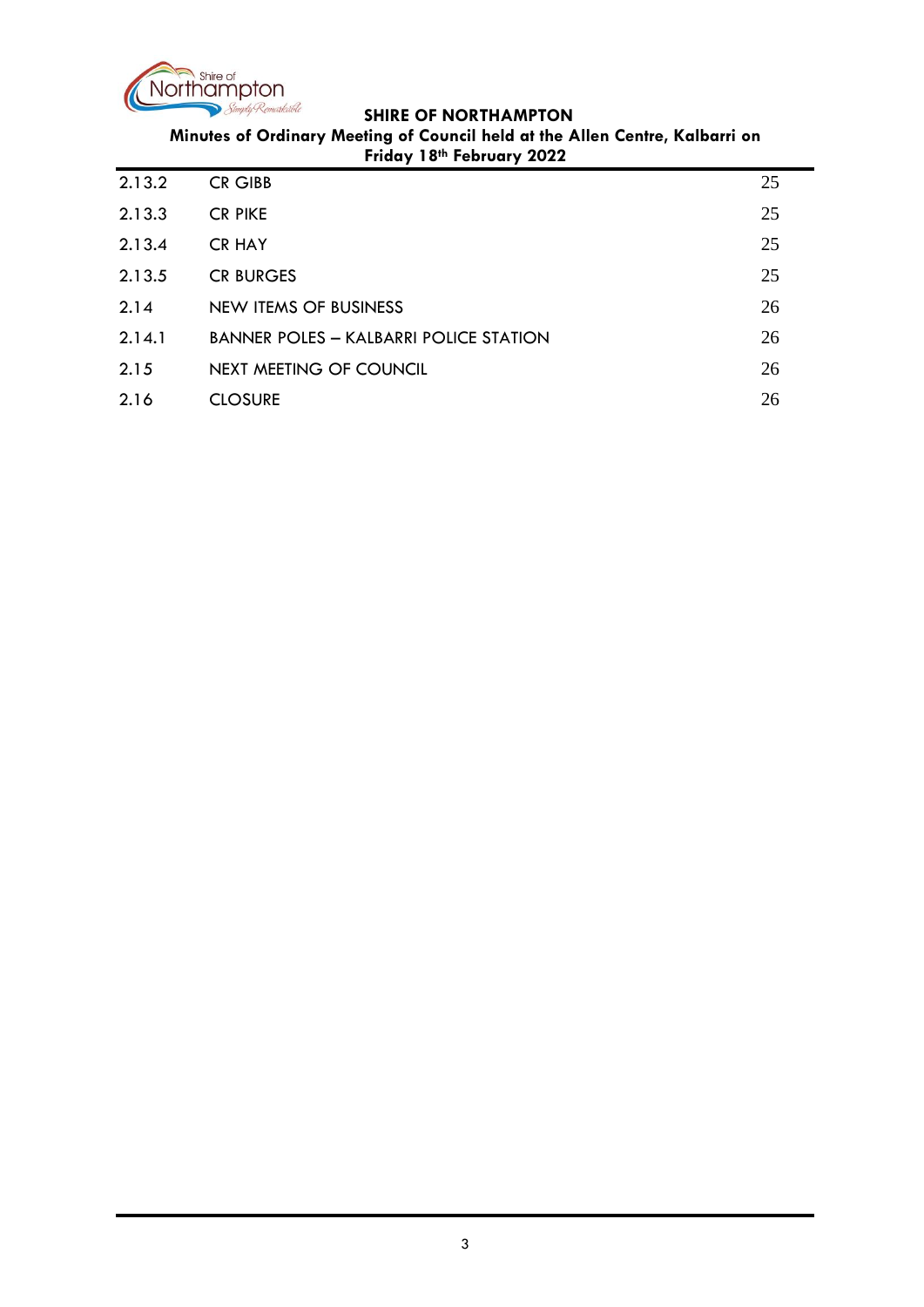

#### <span id="page-3-0"></span>**2.1 OPENING**

The President thanked all Councillors and staff present for their attendance and declared the meeting open at 1.00pm.

#### <span id="page-3-1"></span>**2.2 PRESENT**

| Cr L Sudlow        | President                                      | Northampton Ward |
|--------------------|------------------------------------------------|------------------|
| Cr R Horstman      | Deputy President                               | Northampton Ward |
| Cr P Stewart       |                                                | Kalbarri Ward    |
| Cr D Pike          |                                                | Kalbarri Ward    |
| Cr R Suckling      |                                                | Northampton Ward |
| Cr T Hay           |                                                | Northampton Ward |
| Cr T Gibb          |                                                | Kalbarri Ward    |
| Cr R Burges        |                                                | Kalbarri Ward    |
| Mr Garry Keeffe    | <b>Chief Executive Officer</b>                 |                  |
| Mr Grant Middleton | Deputy Chief Executive Officer                 |                  |
| Mr Neil Broadhurst | <b>Manager of Works and Technical Services</b> |                  |
| Mrs Michelle Allen | <b>Planning Officer</b>                        |                  |
|                    |                                                |                  |

#### <span id="page-3-2"></span>2.2.1 LEAVE OF ABSENCE

Nil

# <span id="page-3-3"></span>2.2.2 APOLOGIES

Nil

#### <span id="page-3-4"></span>2.2.3 COUNCIL ACKNOWLEDGEMENT OF MRS MILDRED GORDON

On behalf of the Shire of Northampton, Cr Sudlow acknowledged the passing of Mrs Mildred Gordon who served as a Councillor for six years from 1978 – 1984. Cr Sudlow recognised Mrs Gordon as the first female Councillor to serve on the Shire of Northampton.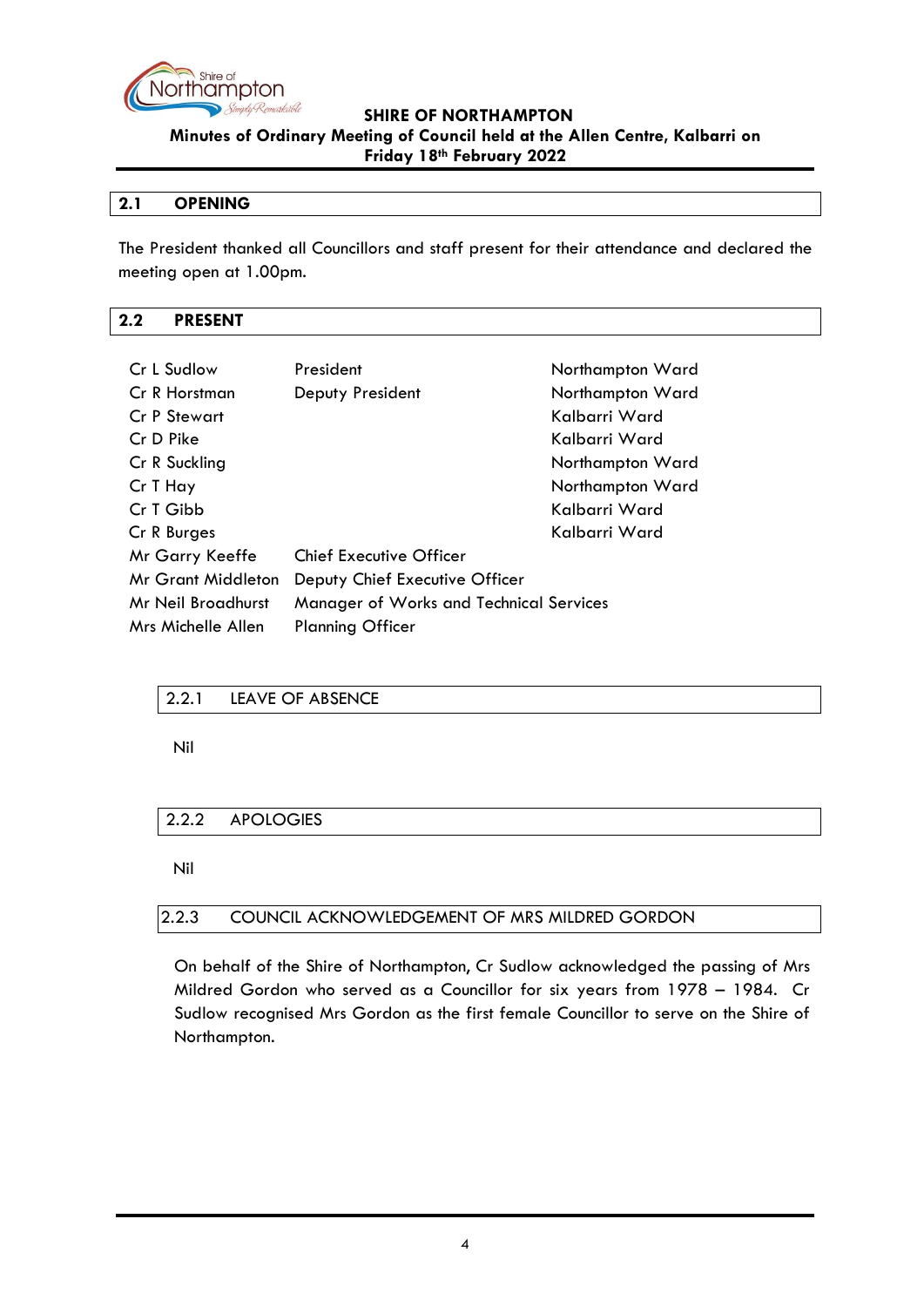

#### <span id="page-4-0"></span>**2.3 QUESTION TIME**

Nil

#### <span id="page-4-1"></span>**2.4 DISCLOSURE OF INTEREST**

Cr GIBB declared a financial interest in item 7.3.1 Standard Amendment to Local Planning Scheme No. 11 as he owns property adjacent to Lot 511 Porter Street, Kalbarri and may incur a financial gain or loss from the decision of Council.

Cr HAY declared a financial interest in item 7.3.5 Outbuilding – Lot 111 (No. 7) Lynton Avenue, Port Gregory as he is the applicant and may incur a financial gain or loss from the decision of Council.

#### <span id="page-4-3"></span><span id="page-4-2"></span>**2.5 CONFIRMATION OF MINUTES**

2.5.1 CONFIRMATION OF MINUTES – ORDINARY COUNCIL MEETING FRIDAY 17<sup>th</sup> DECEMBER 2021

Moved Cr SUCKLING seconded Cr GIBB

That the minutes of the Ordinary Meeting of Council held on the 17<sup>th</sup> December 2021 be confirmed as a true and correct record.

CARRIED 8/0

<span id="page-4-4"></span>2.5.2 CONFIRMATION OF MINUTES – SPECIAL MEETING OF COUNCIL THURSDAY 27<sup>th</sup> JANUARY 2022

Moved Cr HAY seconded Cr STEWART

That the minutes of the Special Meeting of Council held on the 27<sup>th</sup> January 2022 be confirmed as a true and correct record.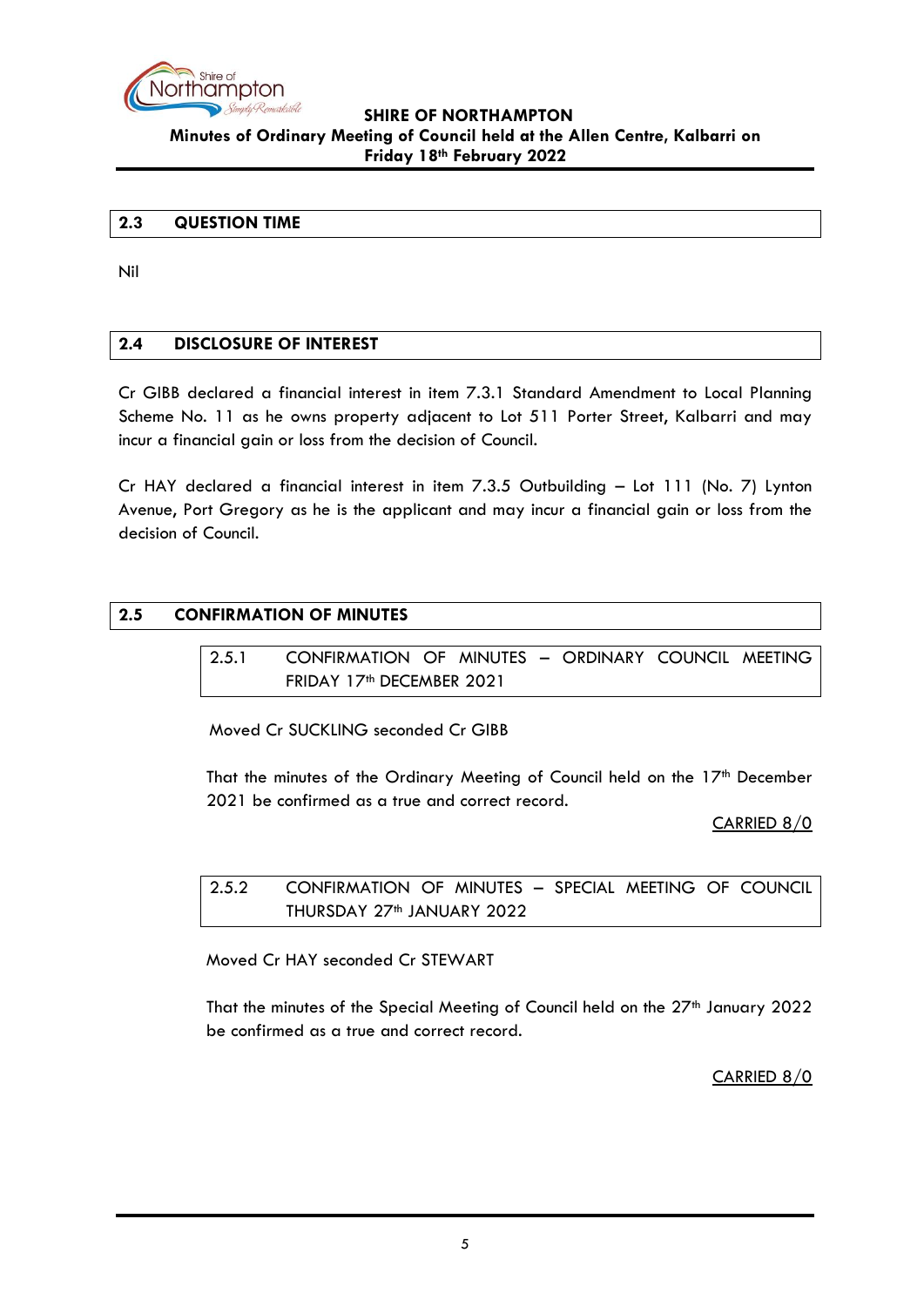

## <span id="page-5-1"></span><span id="page-5-0"></span>**2.6 RECEIVAL OF MINUTES**

#### 2.6.1 AUDIT COMMITTEE MEETING MINUTES

Moved Cr SUCKLING, seconded Cr STEWART

That the minutes of the Audit Committee Meeting held of the  $18<sup>th</sup>$  February 2022 be received.

#### CARRIED 8/0

# <span id="page-5-2"></span>2.6.2 ADOPTION OF ANNUAL REPORT, COMPLIANCE AUDIT RETURN AND RISK MANAGEMENT COMPLIANCE CALENDER

Moved Cr SUCKLING, seconded Cr STEWART

That Council:

- 1. Adopts the 2020/2021 Annual Report including the Annual Financial Statements and Audit Report as presented;
- 2. Notes that whilst the Operating Surplus Ratio is below the target set by the Department, the Shire of Northampton is in a sound financial position.
- 3. Directs the Chief Executive Officer to correspond with the Minister for Housing; Lands; Homelessness; Local Government in relation to the Operating Surplus Ratio.
- 4. That the Council adopts the recommendation of the Shire of Northampton Audit Committee to adopt the Compliance Audit Return 2021.
- 5. That Council receives the Risk Management Compliance Calendar as presented.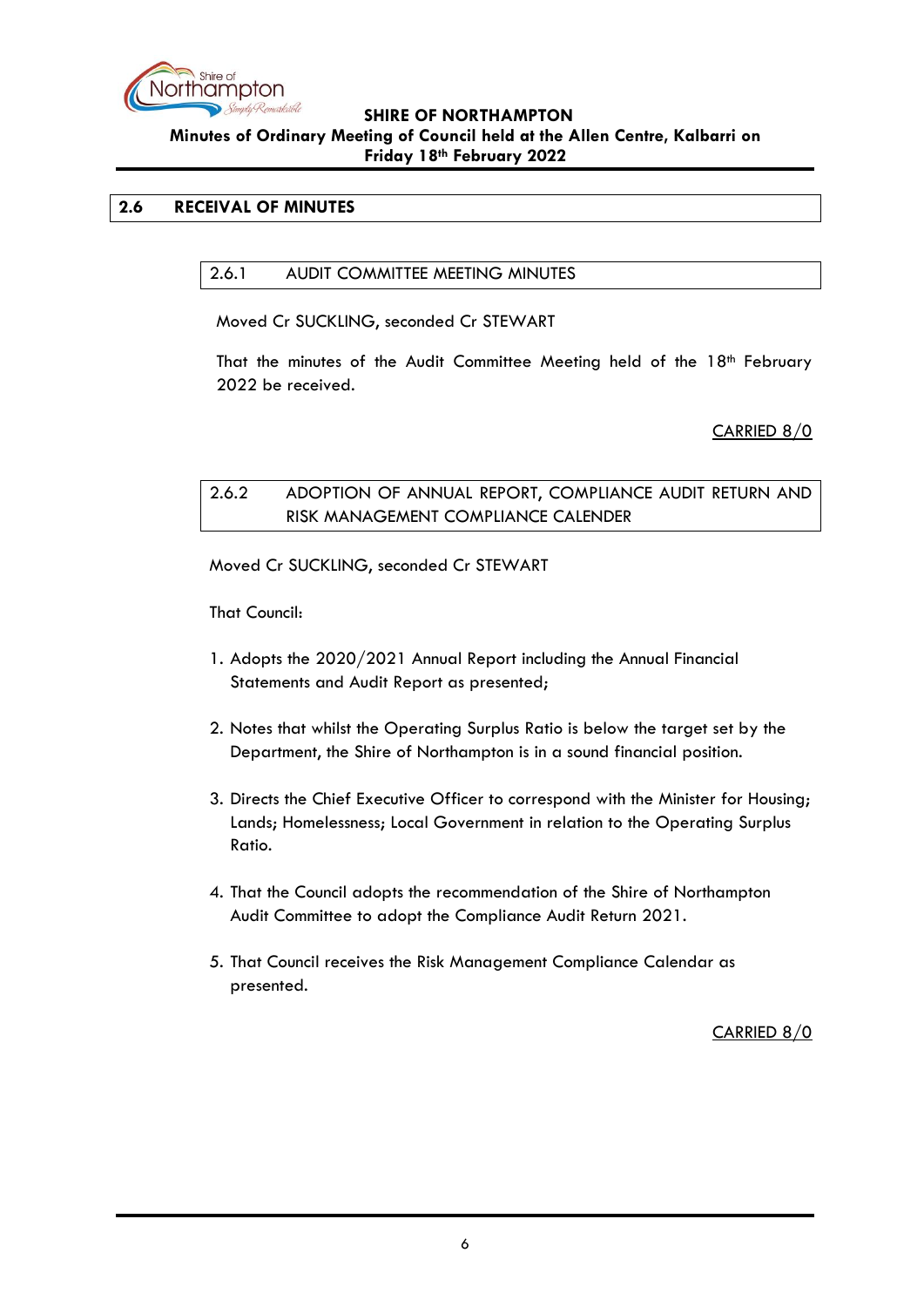

# <span id="page-6-1"></span><span id="page-6-0"></span>**2.7 WORKS & ENGINEERING REPORT**

2.7.1 INFORMATION ITEMS - MAINTENANCE/CONSTRUCTION WORKS PROGRAM (ITEM 7.1.1)

Noted

<span id="page-6-2"></span>2.7.2 HORROCKS FORESHORE – COMMUNITY KITCHEN AND REPLACEMENT OF EXISTING BBQ UNIT (ITEM 7.1.2)

Moved Cr STEWART seconded Cr GIBB

That Council approve as authorised expenditure \$6,921.90 (ex GST) for the purchase of one new DA Christie BBQ to replace existing BBQ located at Horrocks Community Kitchen and this expense be declared authorised expenditure.

#### CARRIED BY AN ABSOLUTE MAJORITY 8/0

Neil Broadhurst departed the meeting at 1.24pm.

#### <span id="page-6-3"></span>**2.7 HEALTH & BUILDING REPORT**

<span id="page-6-4"></span>2.7.1 BUILDING APPROVALS (ITEM 7.2.1)

Noted.

#### <span id="page-6-5"></span>**2.8 TOWN PLANNING REPORT**

Cr GIBB declared a financial interest in item 7.3.1 as he owns property adjacent to Lot 511 Porter Street, Kalbarri and may incur a financial gain or loss from the decision of Council.

Cr GIBB departed the meeting at 1.26pm.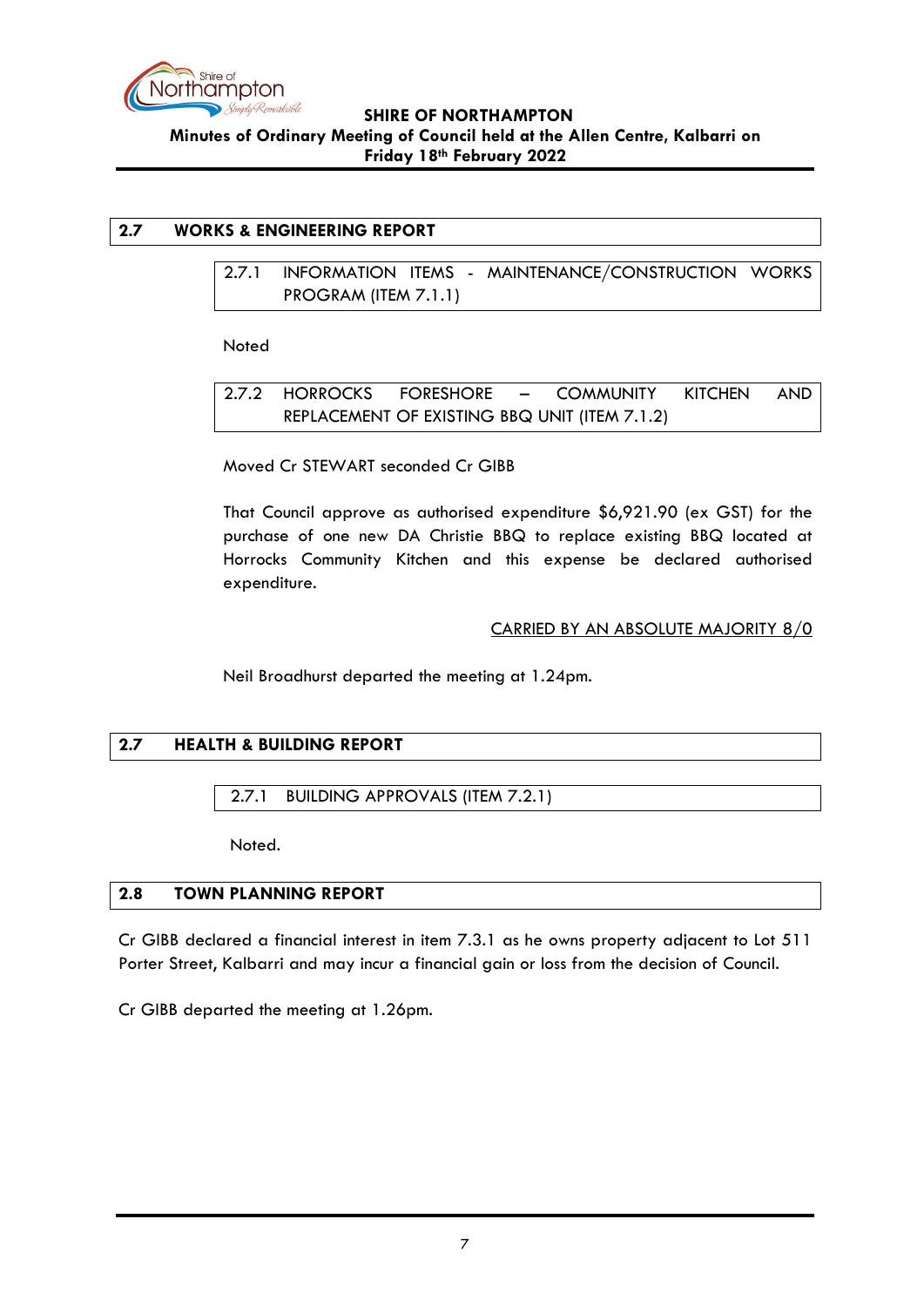

<span id="page-7-0"></span>**Minutes of Ordinary Meeting of Council held at the Allen Centre, Kalbarri on Friday 18th February 2022**

2.8.1 STANDARD AMENDMENT – INITIATE AMENDMENT TO LOCAL PLANNING SCHEME NO. 11 – KALBARRI TOWNSITE – PT LOT 511 PORTER STREET & LOT 997 NANDA DRIVE, KALBARRI (ITEM 7.3.1)

Moved Cr STEWART seconded Cr BURGES

That Council pursuant to Section 75 of the Planning and Development Act 2005, amend Shire of Northampton Planning Scheme No. 11 by:

- 1. Rezoning portion of Lot 511 Porter Street, Kalbarri from 'Special Use SU5' to 'Tourism' and 'Additional Use AU5';
- 2. Rezoning Lot 997 Nanda Drive, Kalbarri from 'Public Purpose' to 'Tourism' and 'Additional Use AU6';
- 3. Inserting an 'Additional Use (A5)' for the purposes of Workforce Accommodation in Schedule 1 – Specified additional uses for zoned land in the Scheme area of the Scheme Text for a portion of Lot 511 Porter Street, Kalbarri;

| No             | Description of                                               | <b>Additional Use</b>                  | Conditions                                                                                                                                                                                                                                                                                                                                                                                                                                                                                                                    |
|----------------|--------------------------------------------------------------|----------------------------------------|-------------------------------------------------------------------------------------------------------------------------------------------------------------------------------------------------------------------------------------------------------------------------------------------------------------------------------------------------------------------------------------------------------------------------------------------------------------------------------------------------------------------------------|
|                | Land                                                         |                                        |                                                                                                                                                                                                                                                                                                                                                                                                                                                                                                                               |
| A <sub>5</sub> | Portion of Lot<br>511<br>Porter<br><b>Street</b><br>Kalbarri | 'D' Use:<br>Workforce<br>Accommodation | 1. In considering an application for<br>development approval, the local<br>shall<br>consider<br>the<br>government<br>following matters in addition to<br>that which it may have regard to<br>under the Scheme<br>• Number of units;<br>Occupancy limitations - number<br>of persons occupying the site<br>and employer;<br>Measures to<br>manage<br>visual<br>amenity impacts<br>(screening,<br>fencing and landscaping etc.);<br>• Decommissioning/transitioning<br>plans;<br>• Rubbish disposal;<br>On-site carparking; and |
|                |                                                              |                                        | Stormwater drainage.                                                                                                                                                                                                                                                                                                                                                                                                                                                                                                          |
|                |                                                              |                                        | 2. Provision of a full-time<br>on-site<br>caretaker for the<br>manager<br>or l<br>workforce accommodation.                                                                                                                                                                                                                                                                                                                                                                                                                    |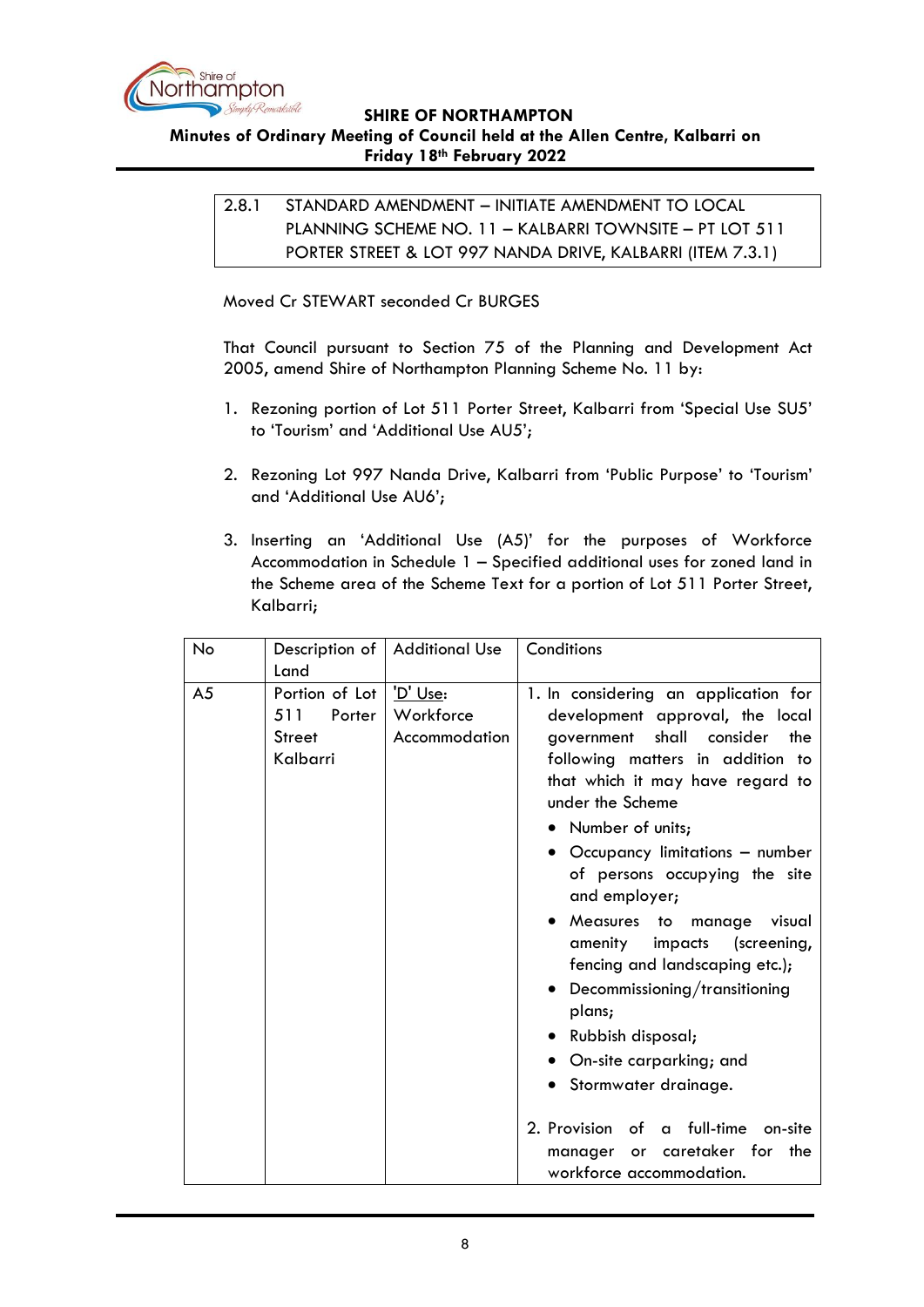

**Minutes of Ordinary Meeting of Council held at the Allen Centre, Kalbarri on**

**Friday 18th February 2022**

|  | 3. Development is to be of a high<br>standard and compliment the<br>amenity of the built and natural<br>environment in the area.              |
|--|-----------------------------------------------------------------------------------------------------------------------------------------------|
|  | 4. A setback requirement to Woods<br>Street of a minimum of 3 metres<br>which includes a heavily vegetated<br>buffer.                         |
|  | 5. Development should be designed<br>so that it is capable of being<br>adapted and used for future<br>tourism and/or residential<br>purposes. |
|  | 6. Development shall comply with the<br>minimum and average lot sizes as<br>per the R50 density code.                                         |

4. Inserting an 'Additional Use (A6)' for the purposes of Workforce Accommodation and Aged or Dependent Persons Dwelling in Schedule 1 – Specified additional uses for zoned land in the Scheme area of the Scheme Text for and Lot 997 Nanda Drive, Kalbarri;

| No | Description<br>of Land                    | <b>Additional Use</b>                                                                                               | Conditions                                                                                                                                                                                                                                                                                                                                                                                                                                                                                                                                          |
|----|-------------------------------------------|---------------------------------------------------------------------------------------------------------------------|-----------------------------------------------------------------------------------------------------------------------------------------------------------------------------------------------------------------------------------------------------------------------------------------------------------------------------------------------------------------------------------------------------------------------------------------------------------------------------------------------------------------------------------------------------|
| A6 | 997<br>Lot<br>Nanda<br>Drive,<br>Kalbarri | 'D' Use:<br>• Workforce<br>Accommodatio<br>n<br><u>'A' Use:</u><br>• Aged<br>or<br>Dependent<br>Persons<br>Dwelling | 1. The local government may require<br>a Local Development Plan to be<br>prepared in accordance with Part<br>6 of the Planning and Development<br>Planning<br>Schemes)<br>(Local<br>Regulations 2015, to address the<br>following:<br>• Vehicular access arrangements;<br>• Internal vehicle and pedestrian<br>movements;<br>• Indicative site layout, including<br>provisions of suitable setbacks<br>and siting of development in a<br>considers<br>that<br>manner<br>surrounding land uses;<br>• Servicing, including sewer, water<br>and power; |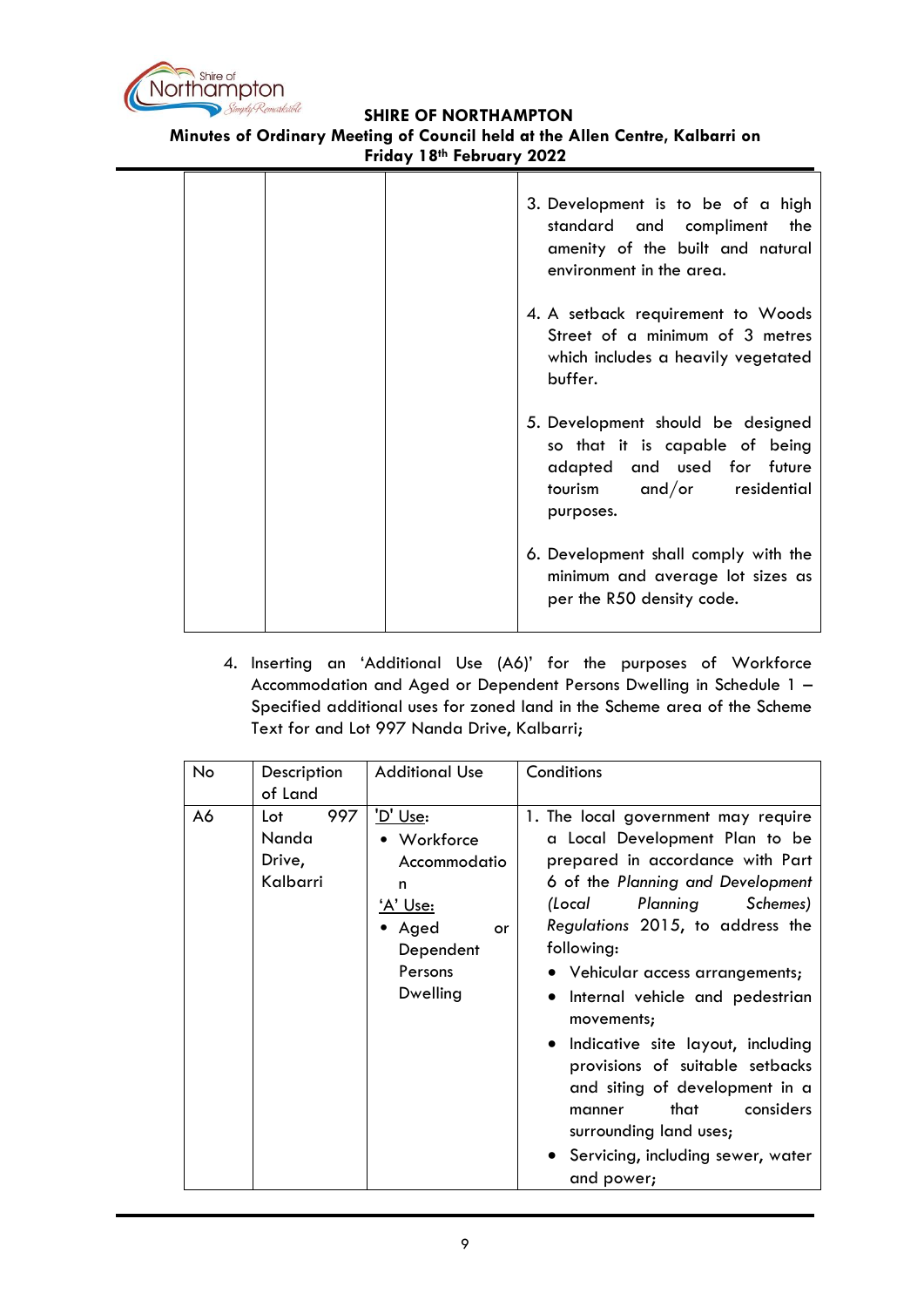

**Minutes of Ordinary Meeting of Council held at the Allen Centre, Kalbarri on Friday 18th February 2022**

|  | • A bushfire management plan to<br>address State Planning Policy<br>3.7 - Planning in Bushfire Prone<br>Areas; and                                                                                                                                                                                                                                                                                                                                                                                                                                                                                                                        |
|--|-------------------------------------------------------------------------------------------------------------------------------------------------------------------------------------------------------------------------------------------------------------------------------------------------------------------------------------------------------------------------------------------------------------------------------------------------------------------------------------------------------------------------------------------------------------------------------------------------------------------------------------------|
|  | Such other information as may<br>by the<br>required<br>local<br>be<br>government.                                                                                                                                                                                                                                                                                                                                                                                                                                                                                                                                                         |
|  | 2. In considering an application for<br>development<br>approval<br>оf<br>Workforce<br>Accommodation,<br>the<br>local government shall consider the<br>following matters in addition to that<br>which it may have regard to under<br>the Scheme and any approved<br>Local Development Plan:<br>• Number of units;<br>• Occupancy limitations - number<br>of persons occupying the site<br>and employer;<br>• Measures to<br>visual<br>manage<br>amenity<br>impacts<br>(screening,<br>fencing and landscaping etc.);<br>• Decommissioning/transitioning<br>plans;<br>• Rubbish disposal;<br>On-site carparking; and<br>Stormwater drainage. |
|  | 3. Provision of a full-time<br>on-site<br>caretaker for the<br>manager<br>or<br>workforce accommodation.                                                                                                                                                                                                                                                                                                                                                                                                                                                                                                                                  |
|  | 4. A setback requirement to Nanda<br>Drive of a minimum of 5 metres<br>which includes landscaping.                                                                                                                                                                                                                                                                                                                                                                                                                                                                                                                                        |
|  | 5. Development is to be of a high<br>standard<br>and<br>compliment<br>the<br>amenity of the built and natural<br>environment in the area.                                                                                                                                                                                                                                                                                                                                                                                                                                                                                                 |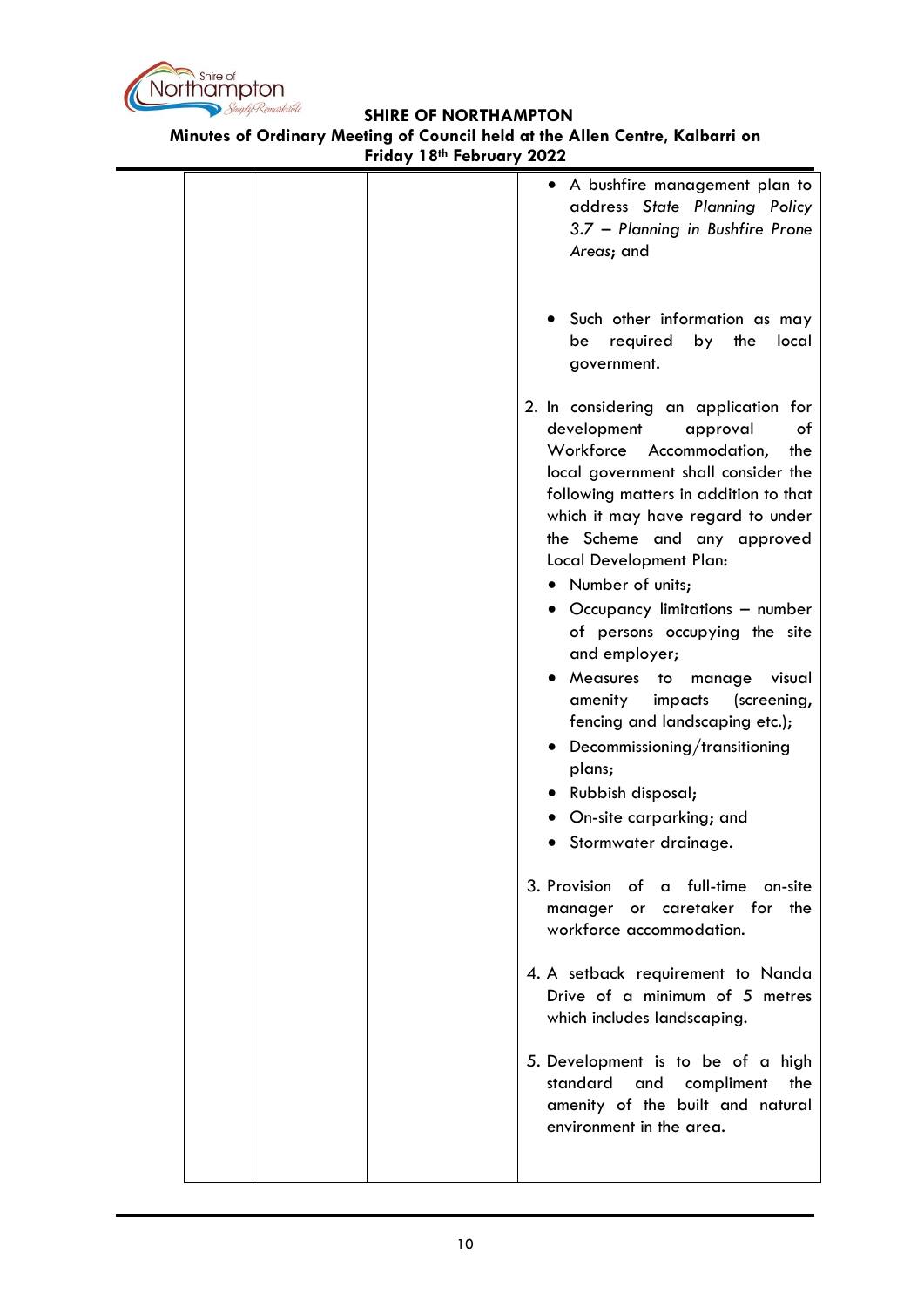

# **Minutes of Ordinary Meeting of Council held at the Allen Centre, Kalbarri on**

**Friday 18th February 2022**

|  | 6. Development should be designed<br>so that it is capable of being<br>adapted and used for future<br>and/or residential<br>tourism<br>purposes. |
|--|--------------------------------------------------------------------------------------------------------------------------------------------------|
|  | 7. Development shall comply with the<br>minimum and average lot sizes as<br>per the R30 density code.                                            |

- 5. Amending the Scheme Maps accordingly.
- 6. Resolves, pursuant to the Regulation 35(2) of the *Planning and Development (Local Planning Schemes) Regulations* 2015 (the Regulations), that Amendment 2 is a standard amendment in accordance with r.34(b), (e) and (g) as it is considered consistent with the Shire of Northampton Kalbarri Townsite Local Planning Strategy, it will have minimal impact on land in the Scheme are not subject of the amendment and its is not considered a complex or basic amendment.
- 7. Authorise Council officers to prepare the scheme amendment documentation and maps;
- 8. Authorise the affixing of the common seal to and endorse the signing of the amendment documentation;
- 9. Pursuant to Section 81 of the *Planning and Development Act* 2005, refers Amendment 2 to the Environmental Protection Authority;
- 10. Following receipt of advice from the EPA, advertise the proposed Scheme Amendment No. 2 for public comment for a period of 42 days in accordance with r.47 of the *Planning and Development (Local Planning Schemes) Regulations* 2015.

CARRIED 7/0

Cr GIBB returned to the meeting at 1.32pm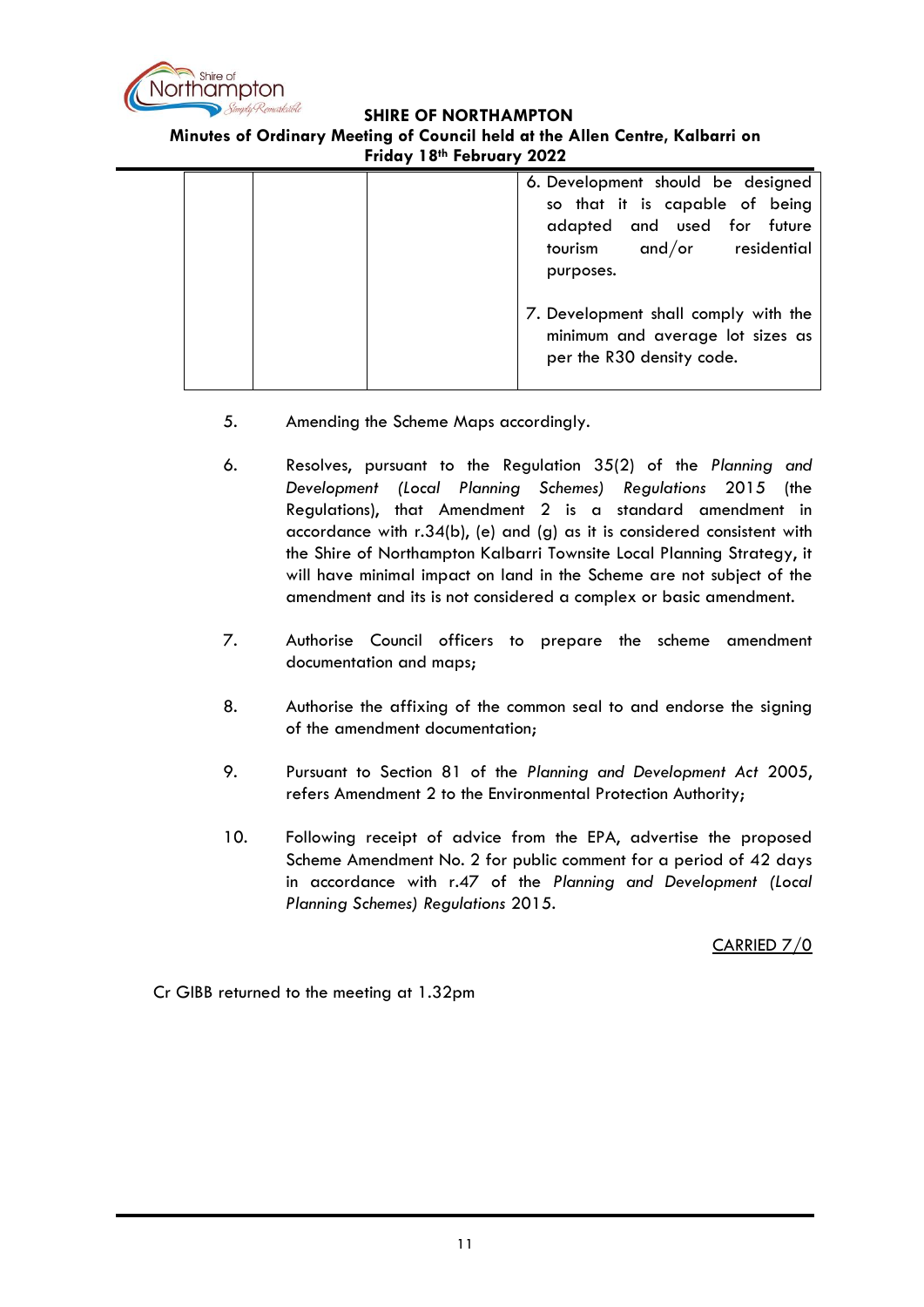

<span id="page-11-0"></span>2.8.2 LOCAL PLANNING POLICY REVIEW – CONSULTATION FOR PLANNING PROPOSALS (ITEM 7.3.2)

Moved Cr HORSTMAN seconded Cr SUCKLING

That Council:

- 1. Pursuant to Schedule 2 Deemed Provisions, Part 2, cl 4 of the *Planning and Development (Local Planning Schemes) Regulations 2015*  resolve to:
- a. Adopt the proposed draft Local Planning Policy for public comment and advertise the Policy for a period of 21 days;
- b. Should no written, author-identified objections be received during the 21 day advertising period, then adopt for final approval the proposed Local Planning Policy and proceed to publish a notice to this effect in the local newspaper;
- c. Should there be any written, author-identified objections received during the advertising period, require staff to present to Council a further report; and
- d. Revoke the Consultation for Planning Proposals Local Planning Policy 2018.

#### CARRIED 8/0

<span id="page-11-1"></span>2.8.3 PROPOSED DEVELOPMENT APPROVAL – MOBILE FOOD VEHICLE – BEAN THERE DONUT THAT – RESERVE 25307 GREY STREET, KALBARRI (ITEM 7.3.3)

Moved Cr HAY seconded Cr GIBB

That Council, having taken into consideration the provisions of the Shire of Northampton's Local Planning Scheme No. 11 (Kalbarri) and the Shire's Local Planning Policy *Mobile Food Vehicles,* grant approval for a mobile food vehicle to operate upon Reserve 25307 in the north-east corner of the Boat Hire carparking, Kalbarri, subject to the following conditions:

1. Development/use shall be in accordance with the attached approved plans dated 18 February 2022 and subject to any modifications required as a consequence of this approval the endorsed plan(s) shall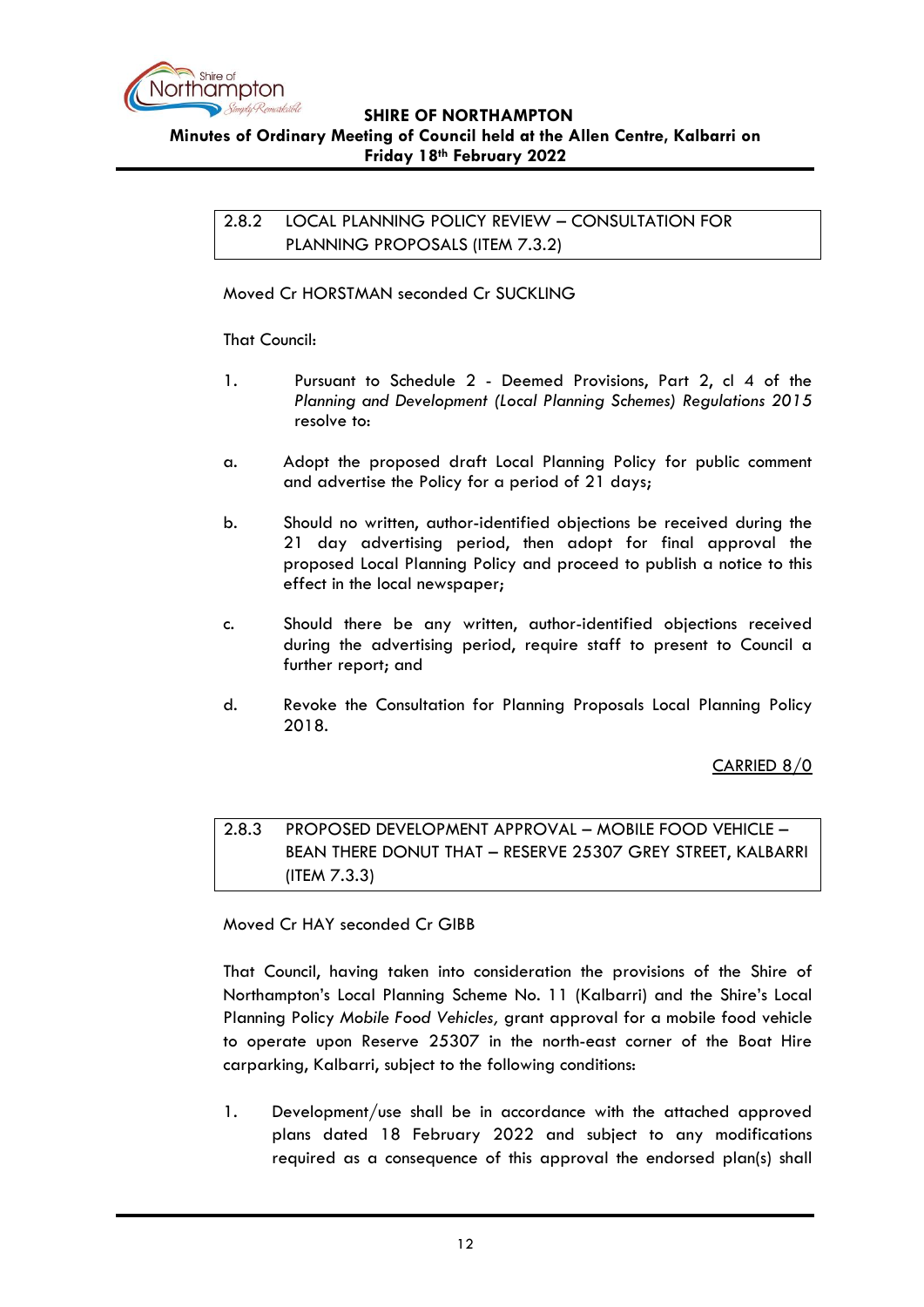

# **Minutes of Ordinary Meeting of Council held at the Allen Centre, Kalbarri on Friday 18th February 2022**

not be modified or altered without the prior written approval of the local government;

- 2. Any additions to, or change to, the approved use (not the subject of this consent/approval) requires further application and planning approval for that use/addition;
- 3. This Development Approval and Mobile Food Vehicle Permit is valid until 18 February 2023, after which the further renewal of the approval by the local government will be required. It is the responsibility of the operator to reapply in good time before expiration, and the local government will not automatically re-issue approvals;
- 4. That Council determines the application renewal fee of \$30 plus mobile food vehicle permit fee of \$1000 for a twelve month period (as per Local Planning Policy – *Mobile food Vehicles) a*s the appropriate fee for this application;
- 5. That it is the responsibility of the operator to pay the appropriate mobile food vehicle permit fee in good time before expiration, and the local government will not automatically issue renewal notices;
- 6. Should payment of the permit fee not be received by the due date, the current application will become void and no longer valid;
- 7. The Mobile Food Vehicle Permit issued shall be displayed on the dash or another prominent visible location of the approved vehicle at all operating times;
- 8. The approval is for one (1) Mobile Food Vehicle only;
- 9. The approved hours of operation of this food van are between 6am and 2pm, 7 days per week;
- 10. The Applicant shall at no time interfere or obstruct the operations and activities of Reserve 25307, or any approved users of the Reserves to the satisfaction of the local government;
- 11. Should substantiated ongoing complaints be received in relation to Condition No. (10), the Shire of Northampton reserves the right to review and/or revoke this Development Approval;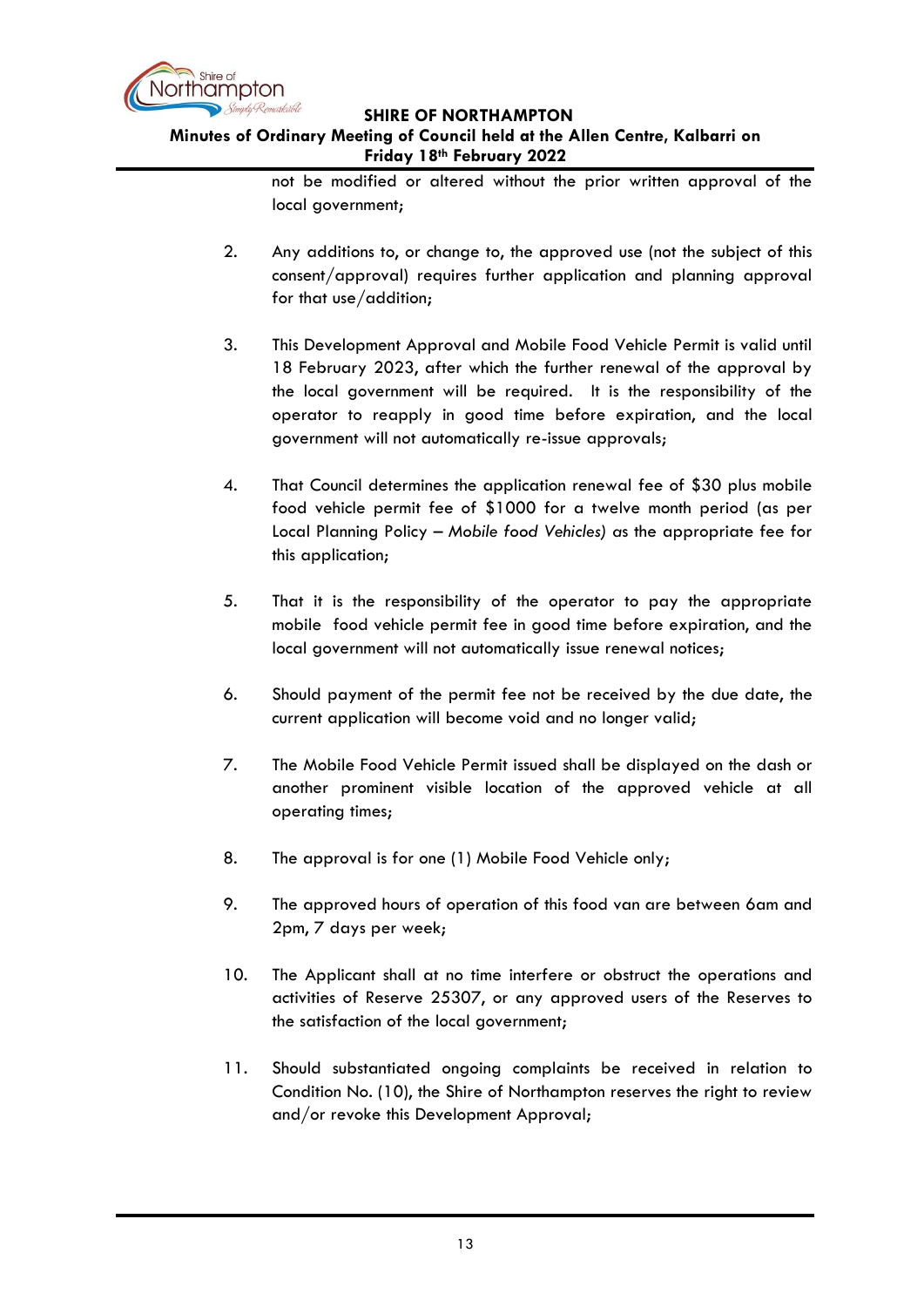

- 12. The Applicant shall obtain Public Liability Insurance coverage to a minimum of \$20 million, and forward a copy of this certificate to the Shire of Northampton, to comply with the provisions of the *Shire of Northampton's Local Planning Policy – Mobile Food Vehicles;*
- 13. The approvals allows for one A-frame sign and one teardrop banner sign to be located immediately adjacent to the food van upon Reserve 25307;
- 14. This approval is issued only to K. Deadman and is NOT transferable to any other person or to any other land parcel, without the further application and approval of the Shire of Northampton;
- 15. The food van is approved to sell coffee, doughnuts, sandwiches, cakes, croissants (bakery items) and cool drink items only;
- 16. The Applicant is required to provide adequate rubbish disposal facilities, remove all rubbish associated with the operation and maintain clean and sanitary conditions at all times;
- 17. The land use hereby permitted shall not cause injury to or prejudicially affect the amenity of the locality by reason of the emission of smoke, dust, fumes, odour, noise, vibration, waste product or otherwise;
- 18. The mobile food vehicle is required to be removed from the approved Reserve locations at the close of business each day and is not permitted to be stored overnight upon any Reserve;
- 19. The use of a generator upon Reserve 25307 is only allowed during power outages and when the on-site power source is not accessible. At all other times, the Applicant shall utilise the power source provided by the Shire of Northampton;
- 20. The Applicant shall be wholly financially responsible for the use of electricity accessed via the metered outlet upon Reserve 25307;
- 21. The parking and storage of the commercial vehicle (mobile food vehicle) upon Lot 844 (No. 15) Sutherland Street, Kalbarri shall be provided for within the property boundary and the street verge areas are to be kept free of such vehicles;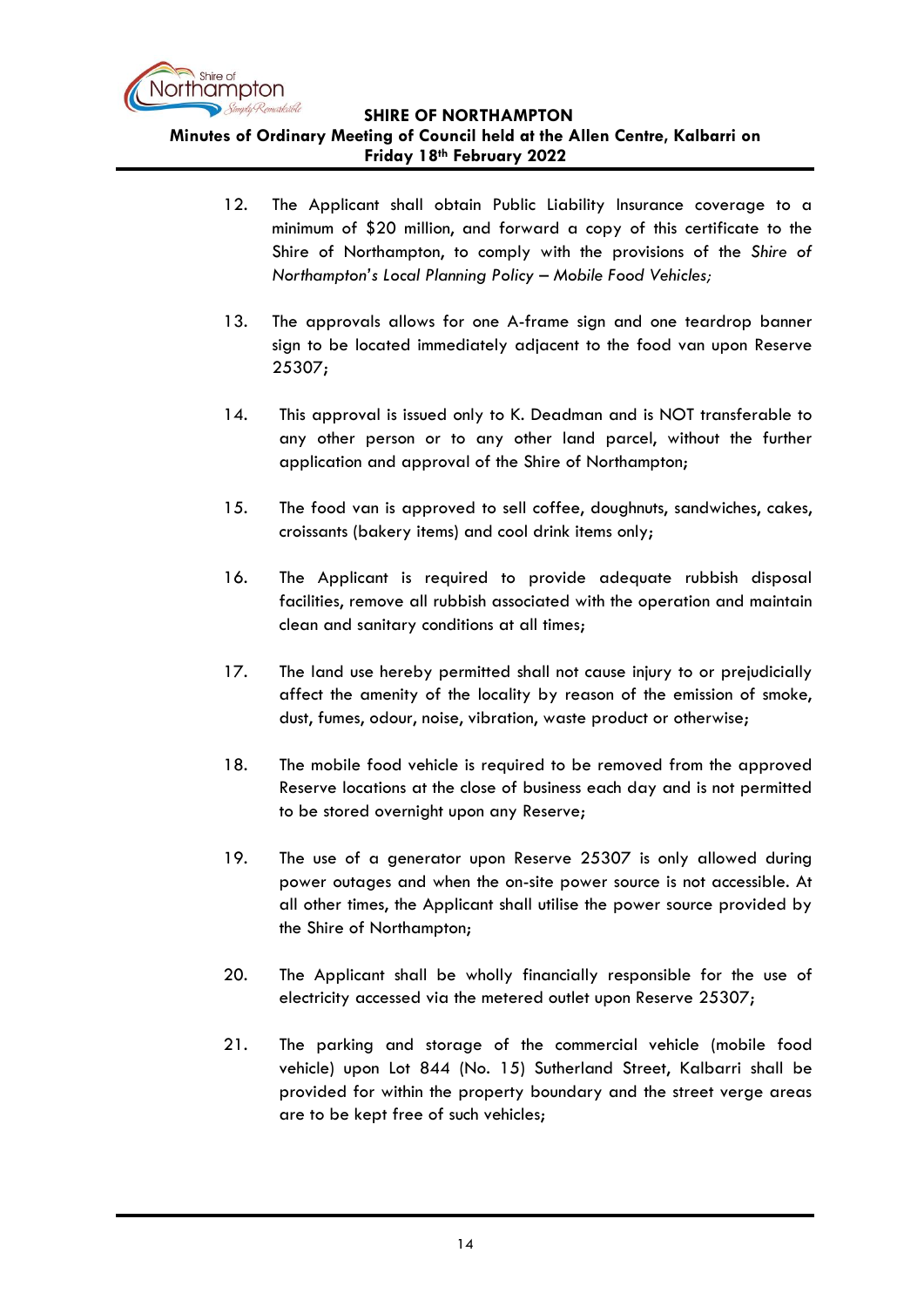

22. The Shire of Northampton reserves the right to reposition the mobile food vehicle's permitted trading area, to be undertaken in consultation with the Applicant, so as to improve the efficiency and effectiveness of the site's use, if required.

#### *Advice Notes*

- *1. The Applicant is advised that it is not the responsibility of the local government to ensure that all correct approvals are in place and that all conditions contained within said approvals are upheld during the operations of the business.*
- *2. The Applicant is advised that compliance with any and all governmental legislation and regulations, including but not limited to the Health Act and Regulations, the Food Act and Regulations and the Environmental Protection (Noise) Regulations, is required at all times;*
- *3. If an applicant is aggrieved by this determination there is a right (pursuant to the Planning and Development Act 2005) to have the decision reviewed by the State Administrative Tribunal. Such application must be made within 28 days from the date of this notice.*
- *4. If a commercial vehicle owner/driver, who has been granted approval to park a vehicle on a lot, wishes to replace the vehicle with a different type of commercial vehicle, or park the vehicle in a different location to that approved, a new application is required to be lodged with the local government.*

#### CARRIED 7/1

Cr PIKE wished for his name to be recorded as voting against the motion

# <span id="page-14-0"></span>2.8.4 PRELIMINARY REVIEW OF MOBILE FOOD VEHICLE ACTIVITY IN KALBARRI – TWO TEMPORARY ALTERNATIVE LOCATIONS (ITEM 7.3.4)

#### Moved Cr SUCKLING seconded Cr STEWART

That Council, having taken into consideration the provisions of the Shire of Northampton's Local Planning Scheme No. 11 (Kalbarri) and the Shire's Local Planning Policy *Mobile Food Vehicles,* authorise the Chief Executive Officer to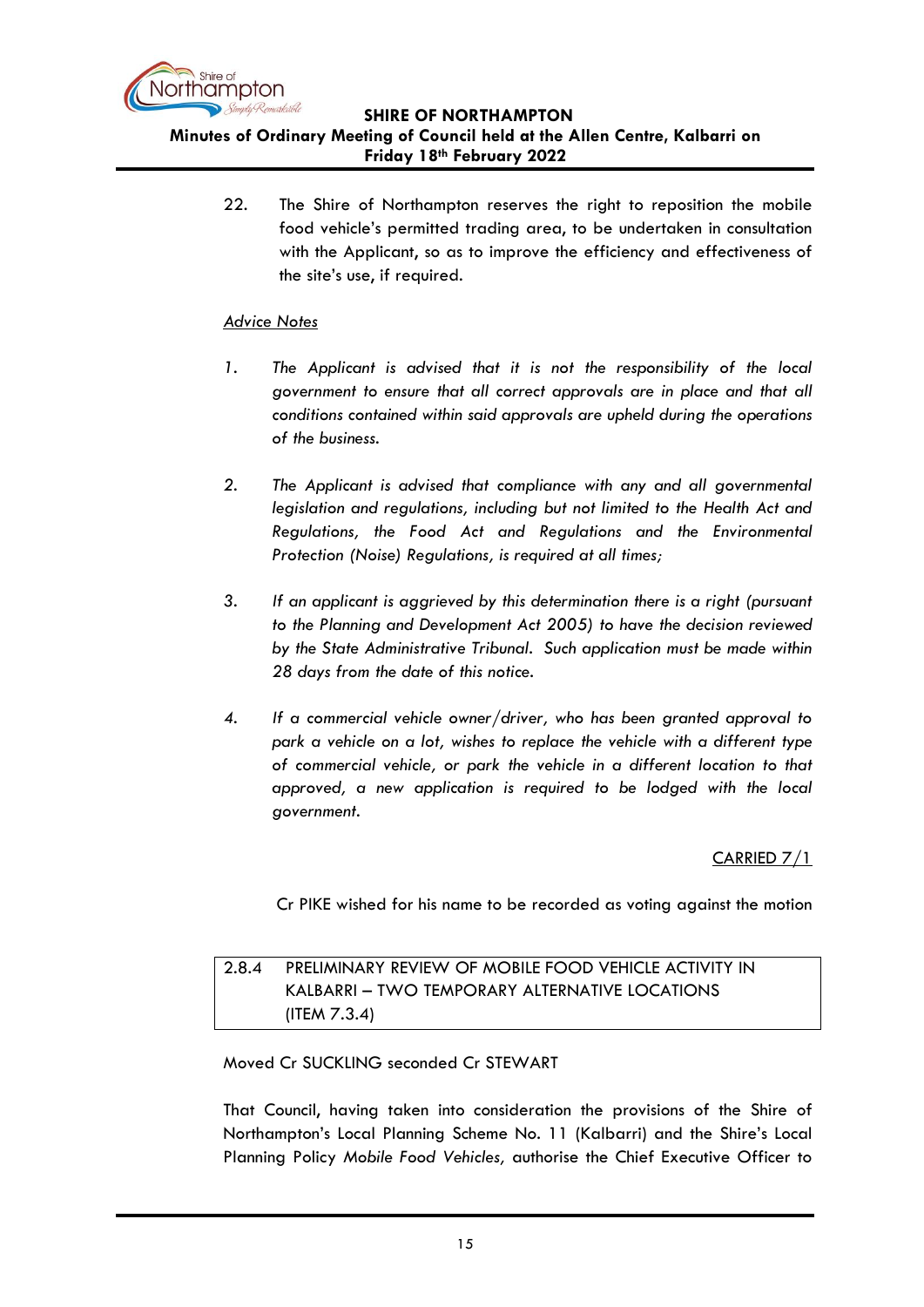

# **Minutes of Ordinary Meeting of Council held at the Allen Centre, Kalbarri on Friday 18th February 2022**

grant temporary approval for a mobile food vehicle to operate upon Reserve 25307, subject to the following conditions:

- 1. Upon receipt of an application, provide temporary approval to Shire of Northampton based licensed food vendors, to operate their mobile food vehicles from Friday 18 February 2022 to Thursday 18 August 2022;
- 2. That approved Shire of Northampton based mobile food vendors be permitted to operate from 5pm to 9pm each day at the following two alternative locations:
	- i) Carparking area at the intersection of Clotworthy and Grey Streets;
	- ii) At Sally's Tree, adjacent to the boat ramp parking area; and
- 3. During the temporary approval period, commencing mid-June 2022, advertising is conducted seeking public comment on the temporary mobile food van activity with review of submissions to be presented for Council determination at their 19 August 2022 meeting.

CARRIED 8/0

# <span id="page-15-0"></span>2.8.5 PROPOSED OUTBUILDING – LOT 111 (NO.7) LYNTON AVENUE, PORT GREGORY (ITEM 7.3.5)

Cr HAY declared a financial interest in item 7.3.5 as he is the applicant and may incur a financial gain or loss from the decision of Council.

Cr HAY departed the meeting at 1.54pm.

Moved Cr PIKE seconded Cr STEWART

That Council:

- 1. Grant Development Approval for an outbuilding upon Lot 111 (No. 7) Lynton Avenue, Port Gregory, subject to compliance with the following conditions:
	- (a) Development shall be in accordance with the attached approved plan(s) dated [insert date] and subject to any modifications required as a consequence of any condition(s) of this approval. The endorsed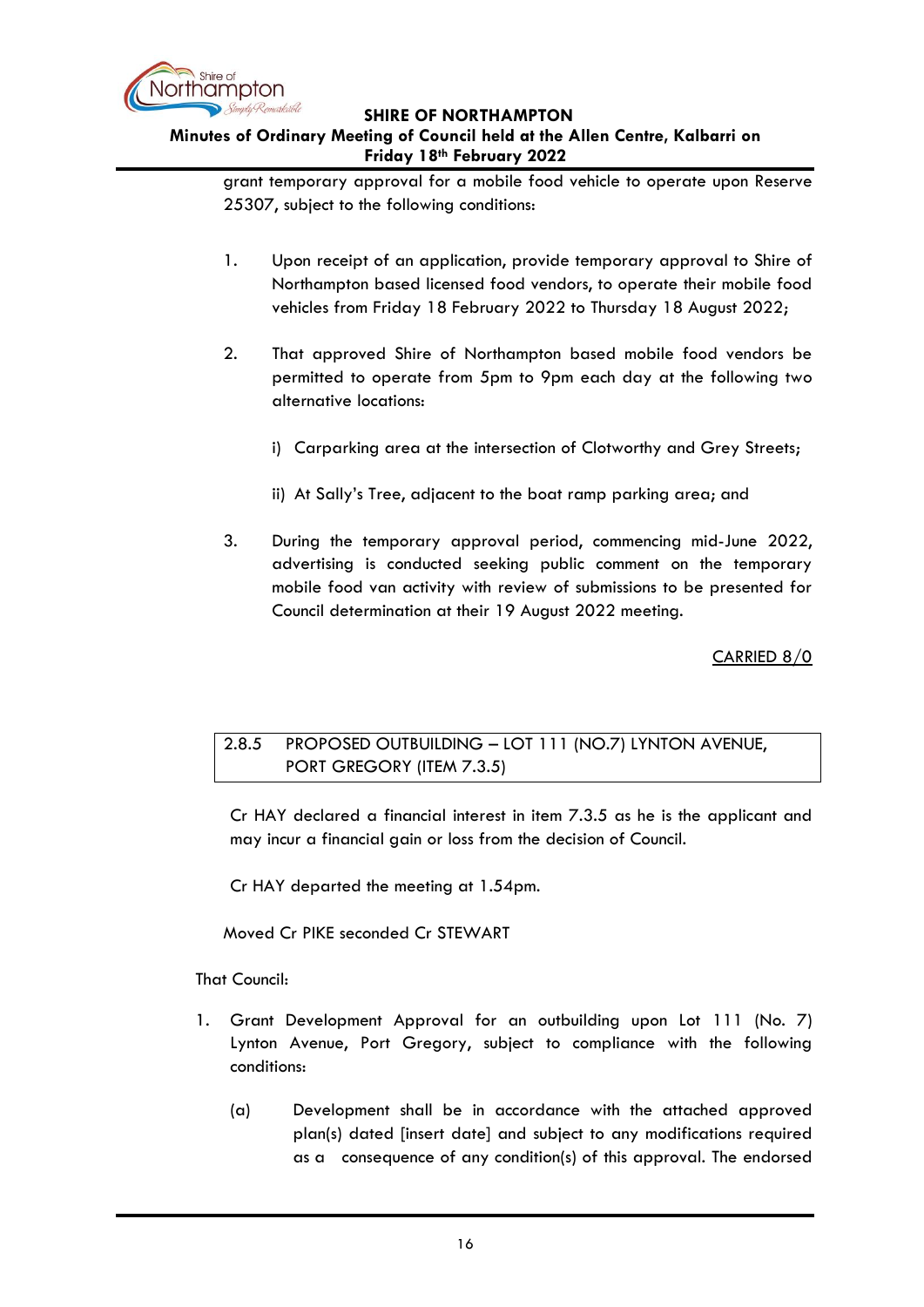

#### **Minutes of Ordinary Meeting of Council held at the Allen Centre, Kalbarri on Friday 18th February 2022**

plans shall not be modified or altered without the prior written approval of the Local Government;

- (b) Any additions to or change of use of any part of the building or land (not the subject of this consent/approval) requires further application and planning approval for that use/addition;
- (c) A building permit shall be issued by the local government prior to the commencement of any work on the site;
- (d) All stormwater is to be disposed of onsite to the approval of the local government;
- (e) Any soils disturbed or deposited on site shall be stabilised to the approval of the local government;
- (f) The approved outbuilding is only to be used for general and vehicle storage purposes and minor maintenance upon vehicles housed therein to the approval of the Shire of Northampton and shall NOT be used for habitation, commercial or industrial purposes;
- (g) The use hereby permitted shall not cause injury to or prejudicially affect the amenity of the locality by reason of the emission of smoke, dust, fumes, odour, noise, vibration, waste product or otherwise.
- (h) The outbuilding walls and roof are to be constructed of face brick and coated metal sheeting as per the attached approved plan(s), in a colour to match the existing single house, and the use of Zincalume is not permitted;
- (i) The external face of the boundary walls shall have a smooth surface finish with tooled joints, to the approval of the local government.

#### *Advice Notes*

- *Note 1: If the development/use the subject of this approval is not substantially commenced within a period of 2 years, or another period specified in the approval after the date of determination, the approval will lapse and be of no further effect.*
- *Note 2: Where an approval has so lapsed, no development must be carried out without the further approval of the local government having first been sought and obtained.*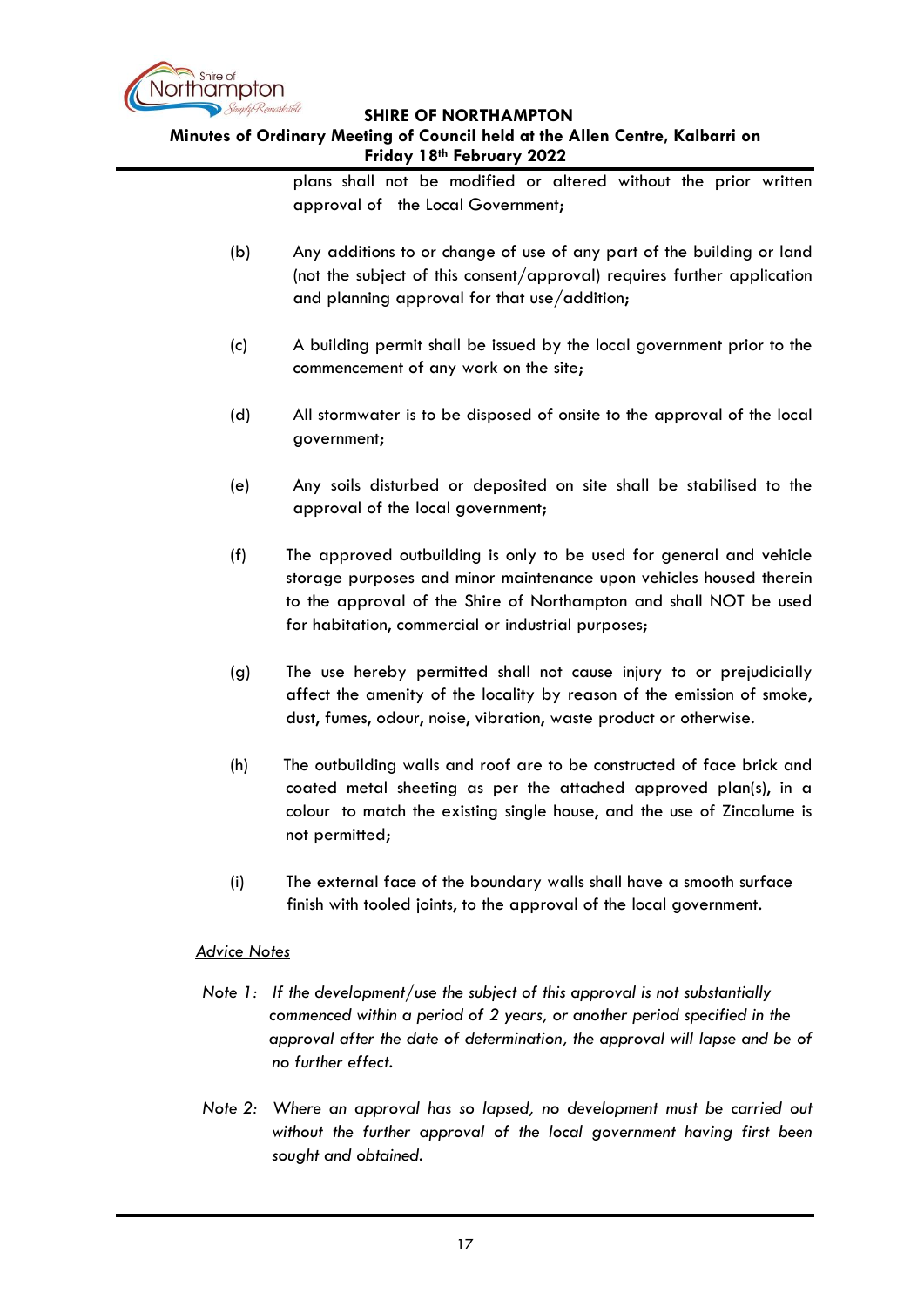

**Friday 18th February 2022** *Note 3: If an applicant or owner is aggrieved by this determination there is a right* 

*of review by the State Administrative Tribunal in accordance with the Planning and Development Act 2005 Part 14. An application must be made within 28 days of determination.*

CARRIED 7/0

Cr HAY returned to the meeting at 1.58pm.

<span id="page-17-0"></span>2.8.2 SUMMARY OF PLANNING INFORMATION ITEMS (ITEM 7.3.6)

Noted.

# <span id="page-17-2"></span><span id="page-17-1"></span>**2.9 FINANCE REPORT**

#### 2.9.1 ACCOUNTS FOR PAYMENT (ITEM 7.4.1)

Moved Cr PIKE, seconded Cr STEWART

That Municipal Fund Cheques 22148 to 22173 inclusive totalling \$131,156.28, Municipal EFT payments numbered EFT22988 to EFT23188 inclusive totalling \$1,256,713.19, Trust Fund Cheques 2668 to 2683 totalling \$12,333.70, Direct Debit payments numbered GJ0604 to GJ0712 inclusive totalling \$461,794.04 be passed for payment and the items therein be declared authorised expenditure.

#### CARRIED BY AN ABSOLUTE MAJORITY 8/0

# <span id="page-17-3"></span>2.9.2 MONTHLY FINANCIAL STATEMENTS – DECEMBER 2021 AND JANUARY 2022 (ITEMS 7.4.2 AND 7.43)

Moved Cr SUCKLING seconded Cr GIBB

That Council adopts the Monthly Financial Reports for the periods ending 31 December 2021 and 31 January 2022.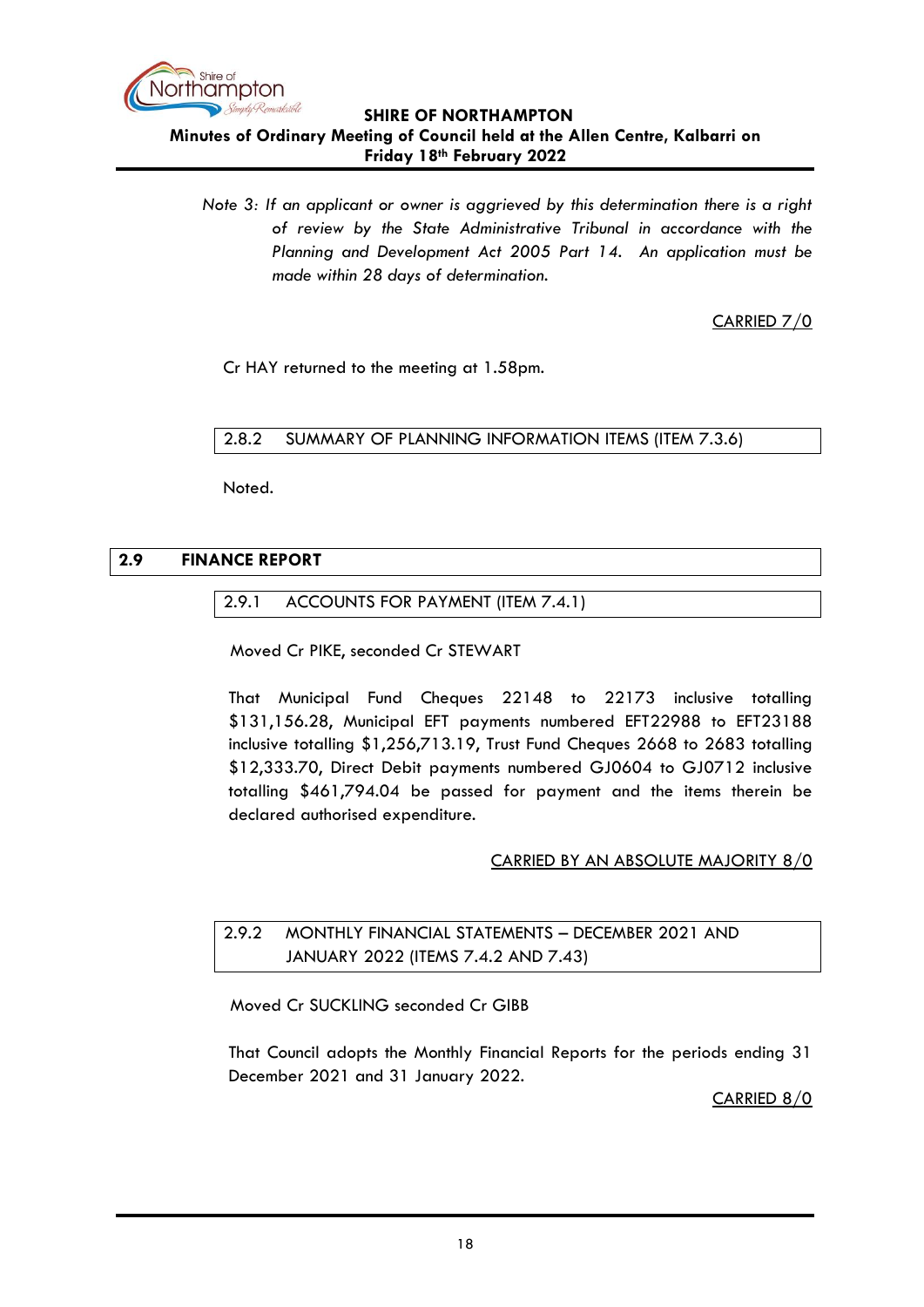

#### <span id="page-18-1"></span><span id="page-18-0"></span>**2.10 ADMINISTRATION & CORPORATE REPORT**

#### 2.10.1 RISING DAMP – NORTHAMPTON COMMUNITY CENTRE (ITEM 7.5.1)

Moved Cr SUCKLING seconded Cr HORSTMAN

The Council approve the additional expenditure of an estimated \$5,900 to undertake works to the Northampton Community Centre to rectify the rising damp to indoor stadium walls.

CARRIED BY AN ABSOLUTE MAJORITY 8/0

<span id="page-18-2"></span>

|                 |  | 2.10.2 GENERATOR PURCHASE - NORTHAMPTON SHIRE OFFICE |  |
|-----------------|--|------------------------------------------------------|--|
| (ITEM $7.5.2$ ) |  |                                                      |  |

Moved Cr STEWART, seconded Cr BURGES

That Council approve the purchase of a 77KVA generator for permanent use at the Northampton Shire Offices at an estimated cost of \$19,600 plus costs an estimated \$7,800 for the generator installation and this be declared authorised expenditure.

#### CARRIED BY AN ABSOLUTE MAJORITY 8/0

## <span id="page-18-3"></span>2.10.3 CCTV COVERAGE – ADMINISTRATION CENTRES (ITEM 7.5.3)

Moved Cr HAY, seconded Cr GIBB

That Council approve the installation of close circuit television monitoring in the Northampton and Kalbarri administration centres at an estimated cost of \$4,900 and this be declared authorised expenditure.

#### CARRIED BY AN ABSOLUTE MAJORITY 8/0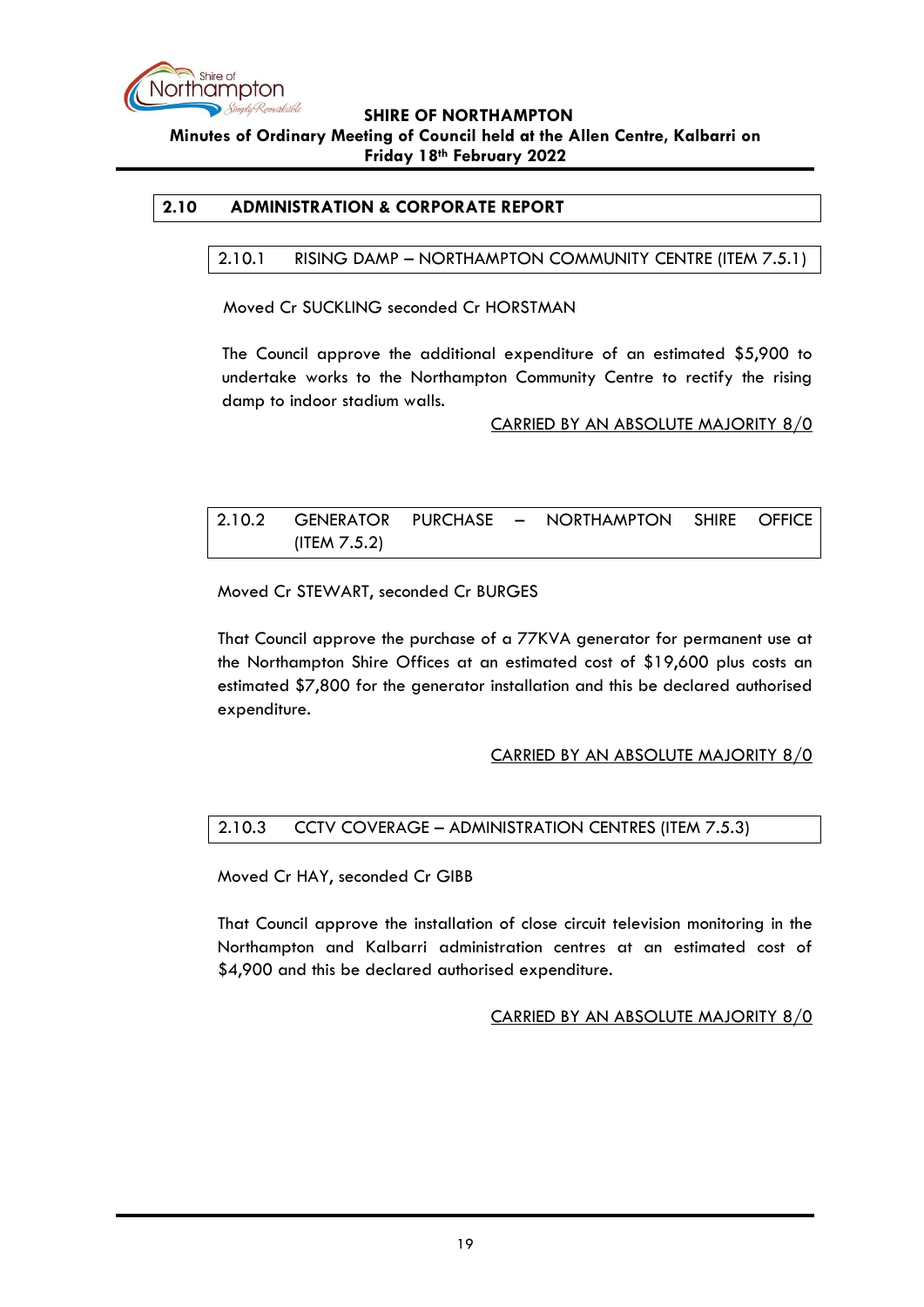

<span id="page-19-0"></span>2.10.4 REQUEST FOR INSTALLATION OF SECURITY SYSTEM (ITEM 7.5.4)

Moved Cr SUDLOW, seconded Cr PIKE

That Council approve the installation of a security control and monitoring system at the Northampton Visitors Centre and RSL Hall at a cost of \$2,400 and this be declared authorised expenditure.

#### CARRIED BY AN ABSOLUTE MAJORITY 8/0

<span id="page-19-1"></span>2.10.5 VEHICLE ELECTRIC CHARGING STATION LOCATION – KALBARRI (ITEM 7.5.5)

Moved Cr GIBB, seconded Cr STEWART

That Council formally approves the location of an electric vehicle charging station on the river side of the car park located southwest of the IGA car park as per email advice by the CEO.

CARRIED 8/0

<span id="page-19-2"></span>2.10.6 VEHICLE ELECTRIC CHARGING STATION – NORTHAMPTON (ITEM 7.5.6)

Moved Cr PIKE, seconded Cr GIBB

That Council formally approves the location of an electric vehicle charging station on the west side of Northampton Lions Park car park as per submitted plan.

#### CARRIED 8/0

#### <span id="page-19-3"></span>2.10.7 WORKERS ACCOMODATION - NORTHAMPTON (ITEM 7.5.7)

Moved Cr HORSTMAN seconded Cr STEWART

That Council, if demand for workers accommodation arises, engage the services of GFG Temp Assist Consulting to undertake the purchase and management of required number of caravans for accommodating builders/tradespersons and farm workers to help with the rebuild of Northampton town and surrounds and support for farming enterprises as a result of Cyclone Seroja.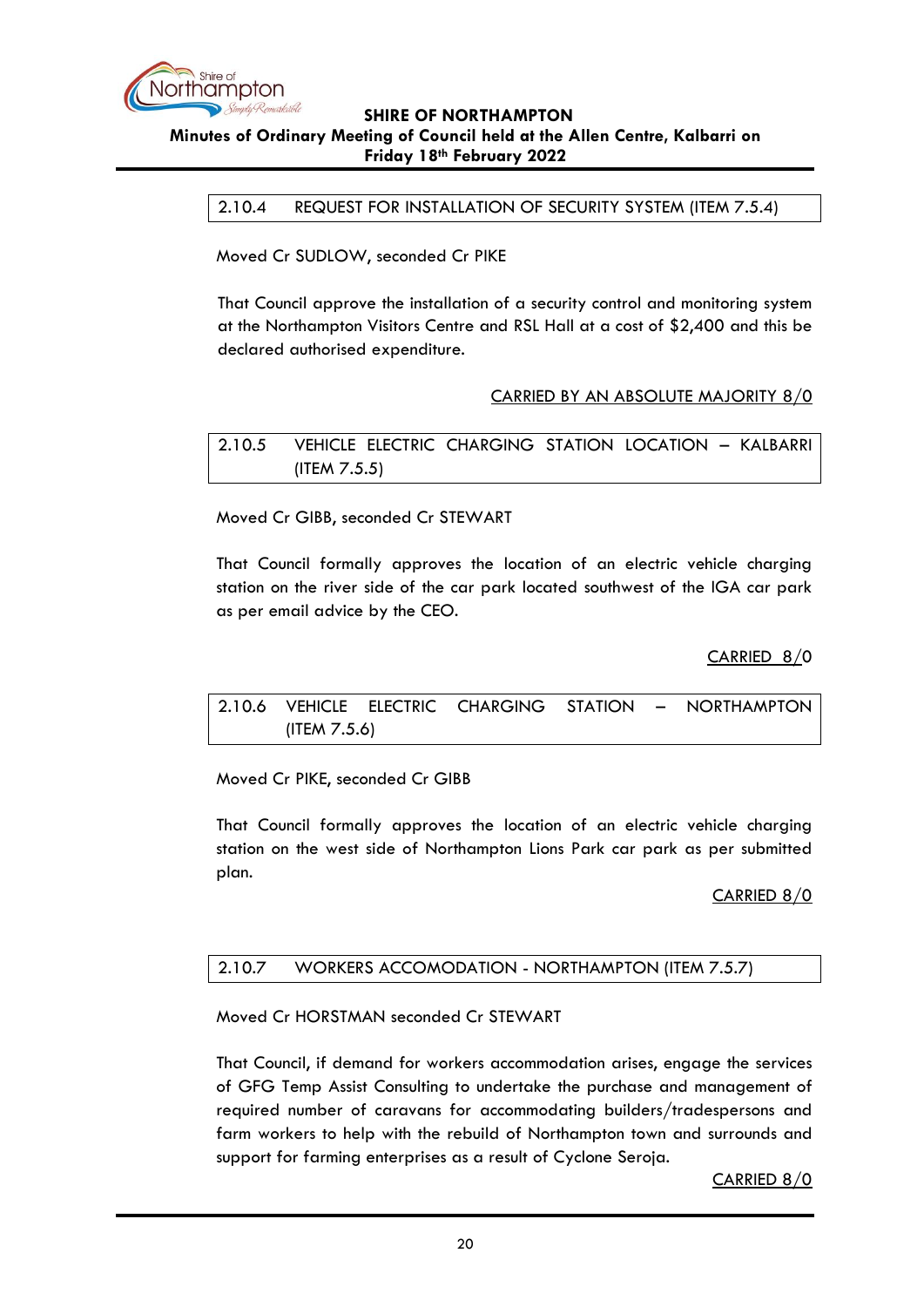

#### <span id="page-20-0"></span>2.10.8 COOLCALALAYA ROAD ALIGNMENT (ITEM 7.5.8)

Moved Cr BURGES seconded Cr SUCKLING

That Council progress with survey and subdivision to re-align the road reserve onto the actual constructed road where this occurs along the Coolcalalaya Road, and appoint HTD Surveyors to undertake the required survey and subdivision process at an estimated cost of \$ 35,000 and this be declared authorised expenditure.

#### CARRIED BY AN ABSOLUTE MAJORITY 8/0

#### <span id="page-20-1"></span>2.10.9 TRANSFER OF LEASE – KALBARRI DOCTORS SURGERY (ITEM 7.5.9)

Moved Cr GIBB seconded Cr SUCKLING

That Council approve the leasing of Lot 833 Hackney Street, Kalbarri to Dr Tara Hamilton for a term of 10 years plus an option to renew for a further 10 years and that the current annual rent of \$5,306 (Exclusive of GST) to apply and this be increased annually by CPI March (Perth) quarter as per the conditions of lease

#### CARRIED 8/0

# <span id="page-20-2"></span>2.10.10 RENEWAL OF NORTHAMPTON DOCTORS SURGERY LEASE (ITEM 7.5.10)

Moved Cr HORSTMAN seconded Cr SUCKLING

That Council approve of the renewal of the lease for Lot 10 Robinson Street, Northampton to the Wave 'n' Wattle Group for a further term of two years as from 2 July 2022.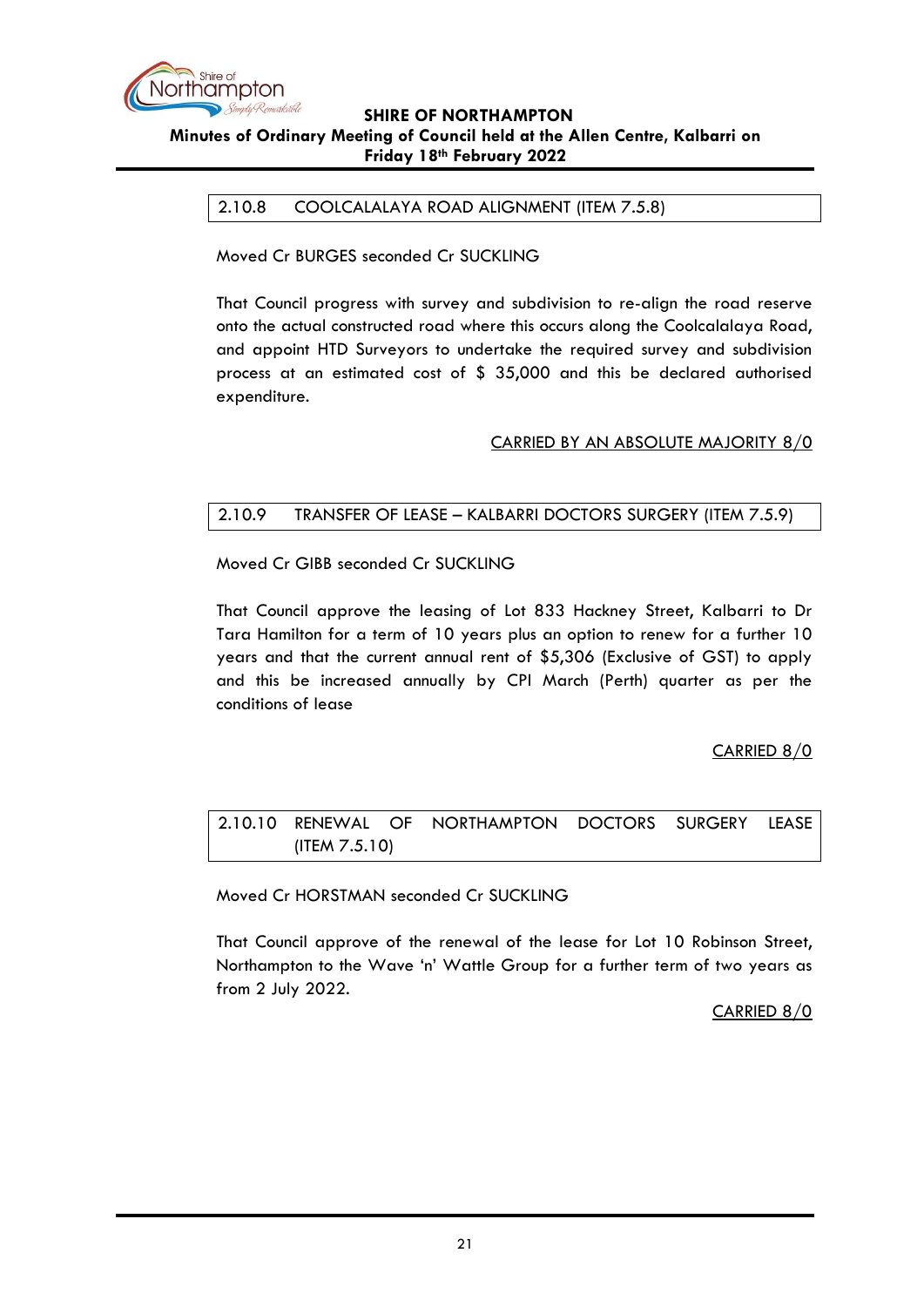

<span id="page-21-0"></span>2.10.11 BUSHTRACKERS OWNERS MUSTER (ITEM 7.5.11)

Moved Cr GIBB seconded Cr STEWART

That Council offers to the Bushtrackers Owners group that it will pay 50% of the refuse services costs for their muster.

CARRIED 8/0

<span id="page-21-1"></span>2.10.12 CHANGE ROOM ALTERATIONS – NORTHAMPTON COMMUNITY CENTRE (ITEM 7.5.12)

Moved Cr HAY seconded Cr GIBB

That Council accept the quote submitted by Wilson Complete Building Services for the redevelopment of the changerooms at the Northampton Community Centre and any additional costs for the project be declared authorised expenditure

#### CARRIED BY AN ABSOLUTE MAJORITY 8/0

# <span id="page-21-2"></span>2.10.13 AUSTRALIAN FIRE DANGER RATING SYSTEM UPDATE/FIRE WEATHER (ITEM 7.5.13)

Moved Cr SUCKLING seconded Cr BURGES

That Council requests the proposed Fire Weather Districts in the Midwest & Gascoyne area be amended to remove the coastal area of the Shire of Northampton for the *'Wittecarra'* area and placed into the *'Midwest Coastal'* area as this recognises different weather patterns between coastal and inland areas and will improve Western Power access to this area of the Shire during Total Fire Ban situations.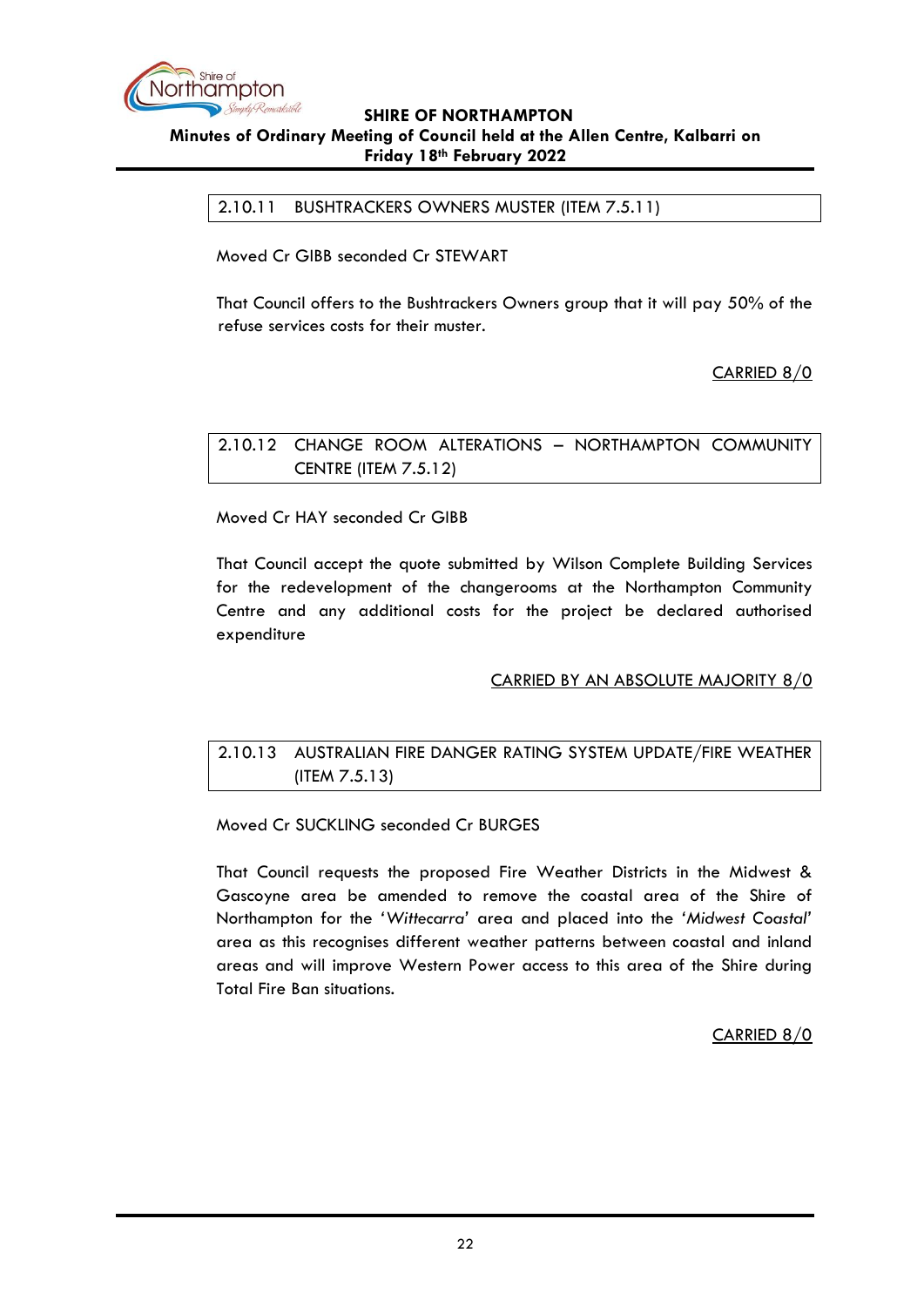

#### <span id="page-22-0"></span>2.10.14 CR STOCK-STANDEN RESIGNATION (ITEM 7.5.14)

Moved Cr HORSTMAN seconded Cr STEWART

That Council requests the Western Australian Electoral Commission to approve the deferring the filling of the vacancy for the Northampton Ward until the 2023 Ordinary Election on the basis that the ward retains 80% representation and impending changes to the Local Government Act where smaller local governments such as the Shire of Northampton may be reduced to a maximum of seven Councillors.

CARRIED 8/0

#### <span id="page-22-1"></span>2.10.15 AUDIT COMMITTEE DELEGATES

Moved Cr STEWART seconded Cr SUCKLING

That Council appoint Cr Hay as a member to the Audit Committee and Cr Horstman as Council delegate on the Northampton Community Centre Committee.

CARRIED BY AN ABSOLUTE MAJORITY 8/0

#### <span id="page-22-2"></span>2.10.15 2020/21 ANNUAL ELECTORS MEETING (ITEM 7.5.15)

Moved Cr SUCKLING seconded Cr STEWART

That the  $2010/21$  Annual Electors meeting be held Friday 18<sup>th</sup> March 2022 commencing at 4.00pm at the Northampton Council Chambers.

CARRIED 8/0

<span id="page-22-3"></span>2.10.16 KALBARRI MULTI PURPOSE FACILITY – EOI CONCEPT PLANS (ITEM 7.5.16)

Moved Cr HAY seconded Cr SUCKLING

That Council appoint Eastman, Poletti & Sherwood to prepare concept plans for the proposed Kalbarri Multi-Purpose Community Centre at a cost of \$16,970 exclusive of GST and funds from the Building Reserve Fund be utilised for this expenditure.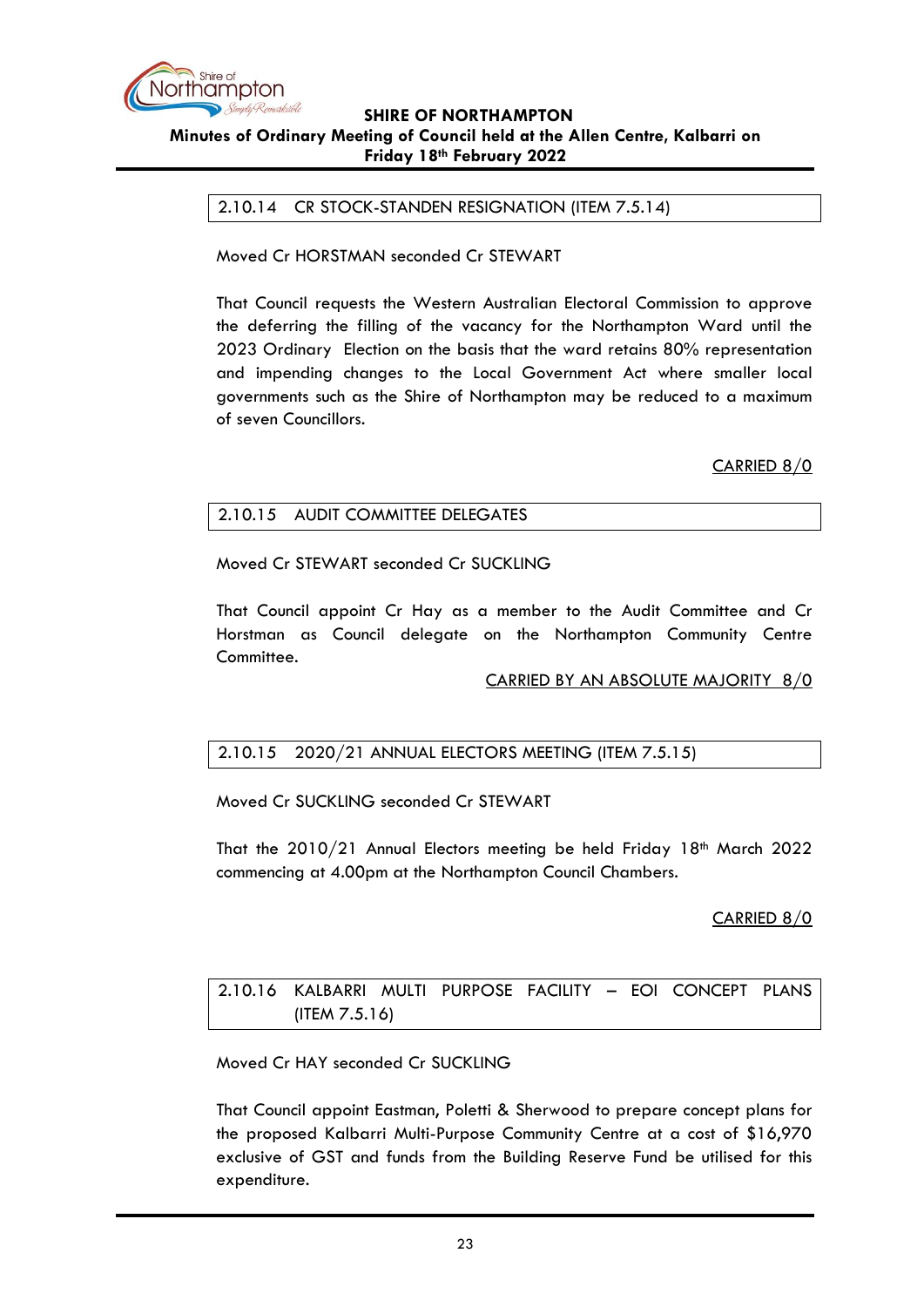

CARRIED BY AN ABSOLUTE MAJORITY 8/0

#### <span id="page-23-0"></span>**2.11 PRESIDENT'S REPORT**

Since the last Council meeting Cr SUDLOW reported on her attendance at:

- 12/01/2022 Hon. Stephen Dawson MLC, Minister for Emergency Services Kalbarri
- 13/01/2022 Officers Pip Brown and Gare Landsborough, Western Power Northampton
- 26/01/2022 Australia Day Breakfast, RSL Hall Northampton
- 27/01/2022 Hon. Melissa Price MP, Member for Durack and Nicole Nelson, Tourism WA
- 02/02/2022 Hon. Bill Johnstone MLA, Minister for Mines, Petroleum, Energy, Corrective Services and Industrial Relations – Kalbarri
- 02/02/2022 Kalbarri Microgrid Reference Group Meeting Kalbarri
- 02/02/2022 Opening of Kalbarri Microgrid Project Kalbarri
- 10/02/2022 Regional Drought Resilience Meeting, Department Primary Industries and Regional Development – Zoom meeting
- 14/02/2022 Northern Zone Council Meeting Mingenew
- 17/02/2022 Oakagee Energy Northampton

## <span id="page-23-1"></span>**2.12 VICE PRESIDENT'S REPORT**

Since the last Council meeting Cr HORSTMAN reported on his attendance at:

- 13/01/2022 Officers Pip Brown and Gare Landsborough, Western Power Northampton
- 26/01/2022 Australia Day Breakfast, RSL Hall Northampton
- 27/01/2022 Hon. Melissa Price MP, Member for Durack and Nicole Nelson, Tourism WA
- 02/02/2022 Opening of Kalbarri Microgrid Project Kalbarri
- 10/02/2022 Local Recovery Coordindation Group Meeting, St John's Ambulance Centre Kalbarri

#### <span id="page-23-3"></span><span id="page-23-2"></span>**2.13 COUNCILLORS' REPORTS**

#### 2.13.1 CR STEWART

Since the last Council meeting Cr STEWART reported on his attendance at:

| 11/01/2022 | Kalbarri Visitor Centre meeting - Kalbarri       |
|------------|--------------------------------------------------|
| 18/01/2022 | Kalbarri Visitor Centre meeting - Kalbarri       |
| 02/02/2022 | Opening of Kalbarri Microgrid Project - Kalbarri |
| 08/02/2022 | Kalbarri Visitor Centre meeting - Kalbarri       |
| 15/02/2022 | Kalbarri Visitor Centre meeting - Kalbarri       |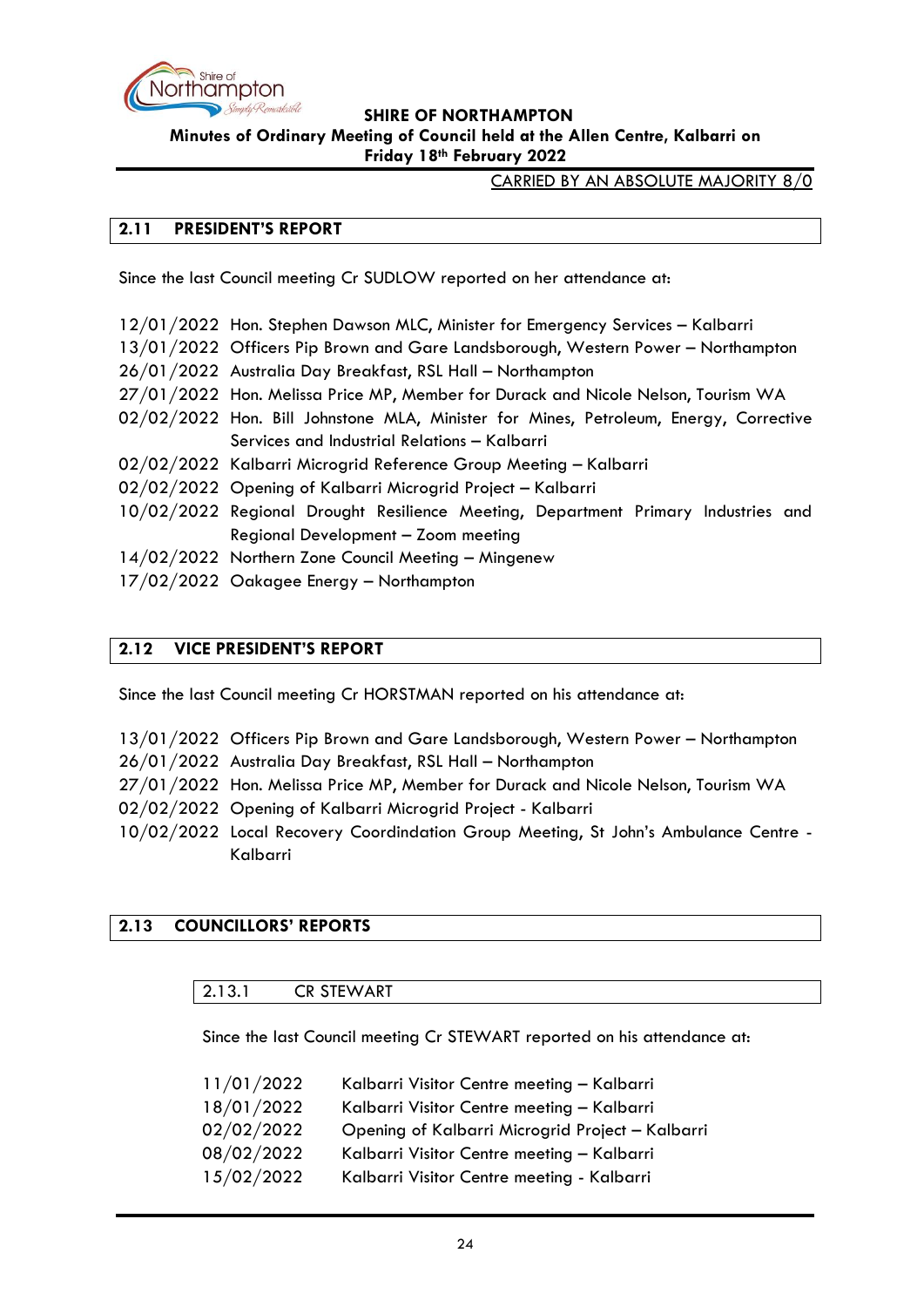

#### <span id="page-24-0"></span>2.13.2 CR GIBB

Since the last Council meeting Cr GIBB reported on his attendance at:

- 12/01/2022 Hon. Stephen Dawson MLC, Minister for Emergency Services -Kalbarri
- 10/02/2022 Local Recovery Coordindation Group Meeting, St John's Ambulance Centre - Kalbarri

#### <span id="page-24-1"></span>2.13.3 CR PIKE

Since the last Council meeting Cr PIKE reported on his attendance at:

02/02/2022 Opening of Kalbarri Microgrid Project - Kalbarri

<span id="page-24-2"></span>

| $\sim$<br>$\sim$<br>2.13.4 | .<br>A<br>◡⋀<br>~~~~~ |  |  |  |  |  |
|----------------------------|-----------------------|--|--|--|--|--|
|----------------------------|-----------------------|--|--|--|--|--|

Since the last Council meeting Cr HAY reported on his attendance at:

13/01/2022 Officers Pip Brown and Gare Landsborough, Western Power – Northampton

#### <span id="page-24-3"></span>2.13.5 CR BURGES

Since the last Council meeting Cr BURGES reported on his attendance at:

- 12/01/2022 Annual General Meeting of Kalbarri Board Riders Club Kalbarri
- 02/02/2022 Opening of Kalbarri Microgrid Project Kalbarri